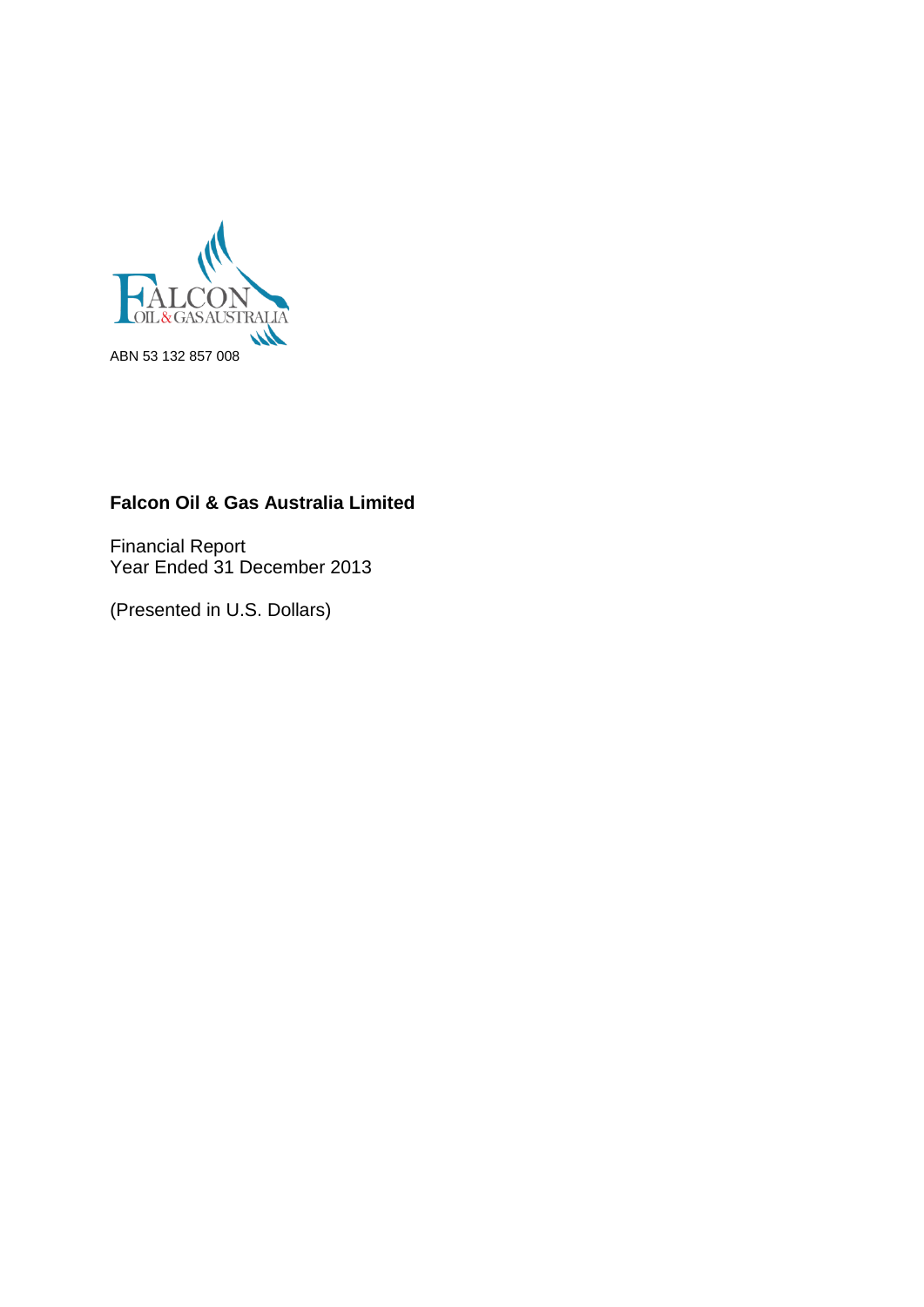# **Table of Contents**

# **Page Number**

| Operating and Financial Review                                                | 3  |
|-------------------------------------------------------------------------------|----|
| Directors' Report                                                             | 6  |
| Directors' and Company Secretary's Biographies                                | 9  |
| Directors' Declaration                                                        | 11 |
| Lead Auditor's Independence Declaration                                       | 12 |
| Independent Audit Report to the members of Falcon Oil & Gas Australia Limited | 13 |
| Statement of Profit or Loss and Other Comprehensive Loss                      | 15 |
| <b>Statement of Financial Position</b>                                        | 16 |
| Statement of Changes in Equity                                                | 17 |
| <b>Statement of Cash Flows</b>                                                | 18 |
| Notes to the Financial Statements                                             | 19 |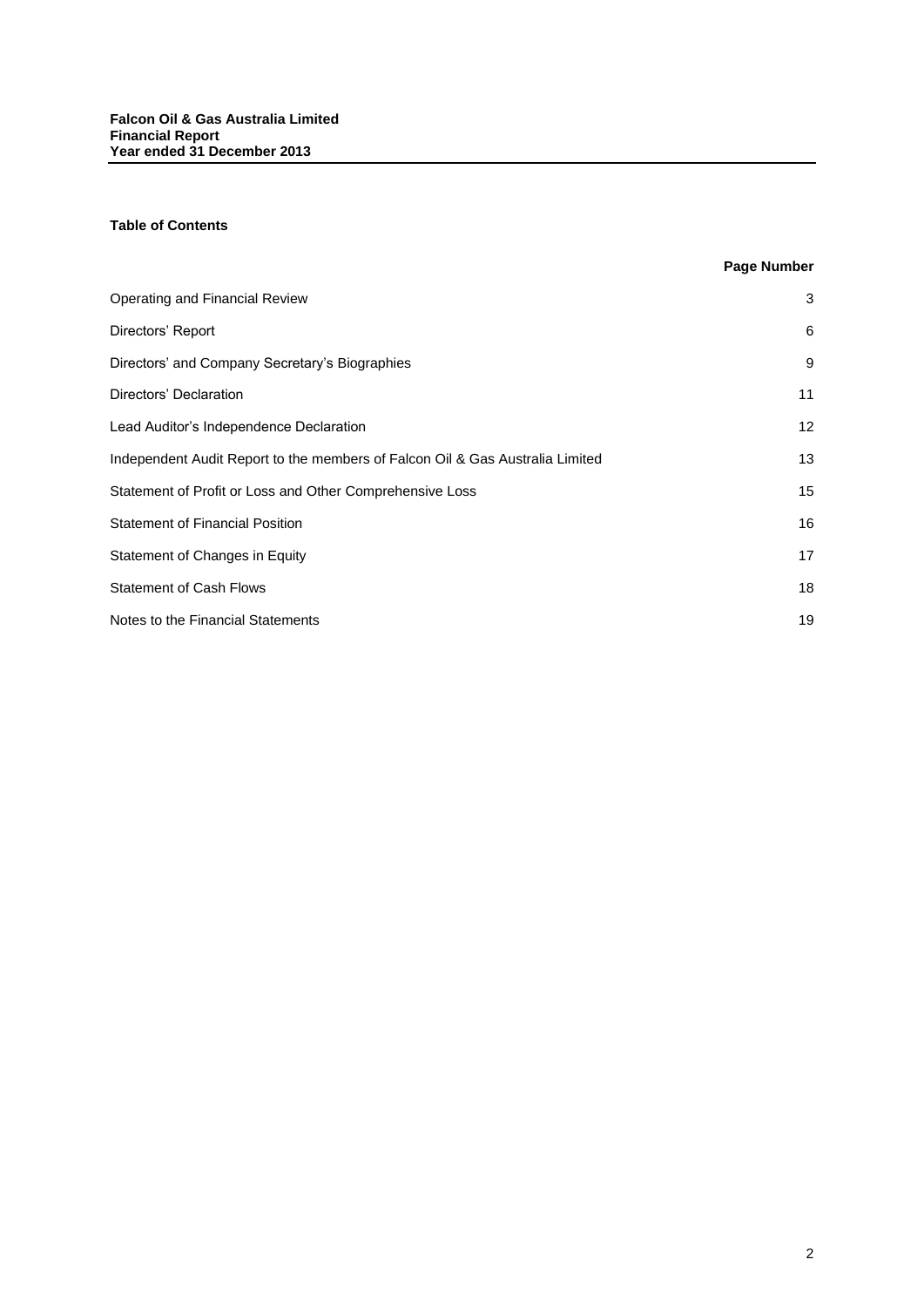#### **Operating and Financial Review**

#### **Beetaloo Basin, Northern Territory, Australia**

#### *Overview*

Falcon Australia is the registered holder of four exploration permits, comprising approximately 7 million acres (approximately 28,000 km<sup>2</sup>) in the Beetaloo Basin, Northern Territory, Australia. The Beetaloo Basin is located 600 kilometres south of Darwin close to infrastructure including a highway, two pipelines and a railway, offering transport options to the Australian market and beyond via the existing and proposed LNG capacity in Darwin.

The Beetaloo Basin is a Proterozoic and Cambrian tight oil and gas basin. In its entirety, the Beetaloo Basin covers approximately 8.7 million acres (approximately 35,260 km<sup>2</sup>) and is a relatively underexplored onshore exploration basin with, as far as the Company is aware, 11 exploration wells drilled in the Beetaloo Basin to date. The area is remote and sparsely populated and the Board believes that it is well suited for oil and gas projects. Australia has a developed resources industry with a stable political, legal and regulatory system.

#### *Exploration Permits*

The following table summarises the principal oil and gas interests of the Company:

| <b>Assets</b>                    | <b>Operator</b>  | <b>Status</b> | Area ( $km^2$ ) |
|----------------------------------|------------------|---------------|-----------------|
| <b>Exploration Permit EP-76</b>  | Falcon Australia | Exploration   | 4.976.3         |
| <b>Exploration Permit EP-98</b>  | Falcon Australia | Exploration   | 11.412.1        |
| <b>Exploration Permit EP-99</b>  | Falcon Australia | Exploration   | 2.587.2         |
| <b>Exploration Permit EP-117</b> | Falcon Australia | Exploration   | 9.218.3         |

The acreage interests covered by the Beetaloo Exploration Permits cover the majority of the Beetaloo Basin and are held 100% in the name of Falcon Australia. Falcon Australia is the operator of the exploration permits.

The work commitments for the Beetaloo Exploration Permits held by Falcon Australia have been met for previous years, with the exception of exploration permit EP-99, on which an original extension was granted to 31 December 2013.

In June 2013, the exploration permit for EP-99 was extended to 31 December 2014. The permits for EP-76, EP-98 and EP-117 were due to expire on 31 December 2013. Application to extend the permits was made prior to the application due date of 30 September 2013. Receipt of the application has been acknowledged by the Department of Mines and Energy, Northern Territory of Australia. During the first term of the three permits, a significant work program was completed and a major work program is proposed for the period of the renewal. Falcon Australia has met all the Northern Territory Government's requirements for renewal. The renewal process is ongoing.

In accordance with local law and regulations, all Falcon Australia's acreage interests are subject to royalties on production values of up to approximately 12% to government and native title holders/claimants and 12% to other parties. See Section "2013 activity" below for an update concerning the agreements entered into by Falcon Australia to purchase up to 11% (eleventh twelfths) of the overriding royalty interest held by others. In addition, Falcon Australia is subject to Commonwealth Government corporation tax of 30%, and to the Commonwealth Government's Petroleum Resource Rent Tax ("**PRRT**") levied at the rate of 40% on the taxable profits derived from the petroleum projects.

The PRRT is calculated on the individual projects, and royalties are deductible for PRRT purposes. The PRRT tax system is separate from the company income tax system and is based on cash flow. Both royalties and PRRT are deductible for corporate income tax purposes.

## *Discoveries and Prospectivity*

The Board believes that the Beetaloo Basin is relatively under - explored and has shale oil, shale gas and basin centered gas accumulations ("**BCGA**") potential. As far as the Company is aware, 11 wells have been drilled in the Beetaloo Basin to date. This work was undertaken by a Rio Tinto Group subsidiary company exploring for conventional hydrocarbons and while not leading to a conventional development, the data from the cores demonstrated the presence of tight oil and gas and several horizons were shown to be prospective for unconventional oil and gas.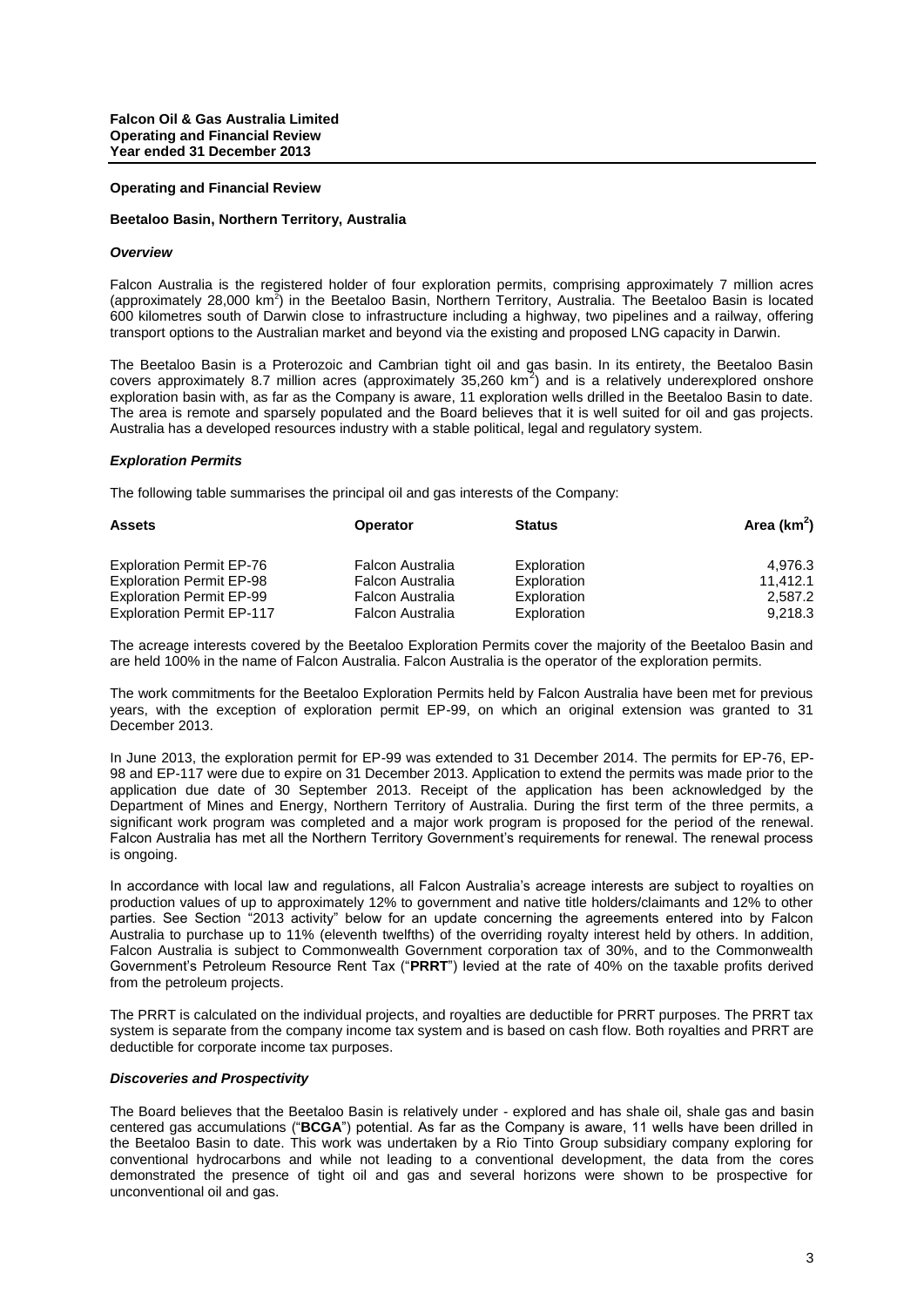#### **Operating and Financial Review (continued)**

There are no existing fields but there are numerous mudlog and core oil and gas shows throughout the Beetaloo Basin in prospective formations. The Shenandoah-1 well was a vertical hole well drilled by Sweetpea Petroleum Pty Ltd. ("**Sweetpea**") in 2007. The well was deepened by Falcon Australia in 2009 to finish at 2,714 metres. It was re-entered in Quarter 3 2011 and five short tests were conducted including several fracking operations. Gas was recovered from three zones with some liquids. See Section "2013 activity" below for the results of the 2011 / 2012 seismic program in the Beetaloo Basin.

## *2013 activity*

#### **Falcon Australia retains interest in Beetaloo permits / Hess request to defer drilling decision rejected by Falcon Australia Board**

In April 2011, Falcon Australia entered into a joint venture with Hess Australia (Beetaloo) Pty Ltd ("**Hess**") whereby Hess agreed to collect seismic data over an area made up of three of the four Beetaloo Exploration Permits, excluding exploration permit EP-99 and an area within exploration permit EP-98 (the Shenandoah-1 well and approximately 100,000 acres (approximately 405 km<sup>2</sup>) of land around the well-bore), (the "Hess Area of **Interest**"). Falcon Australia was the operator of exploration permit EP-99 and Hess was the operator of exploration permits EP-76, EP-98 and EP-117. Falcon Australia also retained operatorship in the Shenandoah-1 well and approximately 100,000 acres (approximately 405 km<sup>2</sup>) of land around the Shenandoah-1 well-bore within exploration permit EP-98.

Since the date of the agreement and during 2011 and 2012, Hess acquired 3,490 kilometres of 2D seismic data. This is further discussed below.

Hess had the option, valid until 30 June 2013, to acquire a 62.5% working interest in the Hess Area of Interest. However, Hess did not elect to commit to drilling the five wells required to earn their interest in the Beetaloo permits by the agreed deadline. Therefore, in accordance with the Participation Agreement (as amended), which granted Hess the first extension, failure to elect on time meant that Hess forfeited their right to earn 62.5% in three of the Beetaloo permits. Hess had requested a one month extension to allow them sufficient time to conclude a farm - out deal with a third party. However, the late request by Hess to defer the election date again was unanimously rejected by Falcon Australia for reasons outlined below:

- Falcon Australia retained a 100% working interest in the four Beetaloo exploration permits which put Falcon Australia in a stronger position going forward;
- Hess had transferred a perpetual, royalty free and irrevocable licence to Falcon Australia over the 3,490 kilometres of seismic data acquired by them;
- The initial interpretation of 3,490 kilometres of new seismic data, acquired at no cost to Falcon Australia, was extremely encouraging; (See results of the seismic program below for further details);
- Identification of a shale oil play in the northern part of the permits in addition to the shale gas and conventional plays throughout the acreage;
- Unsolicited interest from major oil and gas companies; and
- Falcon Australia had already granted Hess an extension from August 2012 to June 2013.

#### **Results of Seismic Program in Beetaloo Basin, Australia**

As referred to above, under the terms of the joint venture with Hess, in 2011 and 2012 Hess acquired 3,490 kilometres of 2D seismic data investing approximately \$80 million during that period at no cost to Falcon Australia. The seismic database, along with existing well data, provides a very solid platform to extrapolate a detailed structural and stratigraphic model for the main parts of the Beetaloo Basin.

All the necessary elements of a productive unconventional and conventional petroleum system have been identified in multiple shales and sand reservoirs, and it is now clear that the Beetaloo Basin is an active petroleum system.

Three hydrocarbon plays have been identified:

- the shale gas potential in the basin centre;
- a shale oil play in the northern part of the permits; and
- conventional prospects throughout the acreage.

Recent interpretation of the seismic database mapped out several conventional drilling targets that are promising areas of hydrocarbons accumulation in the form of structural closures and traps.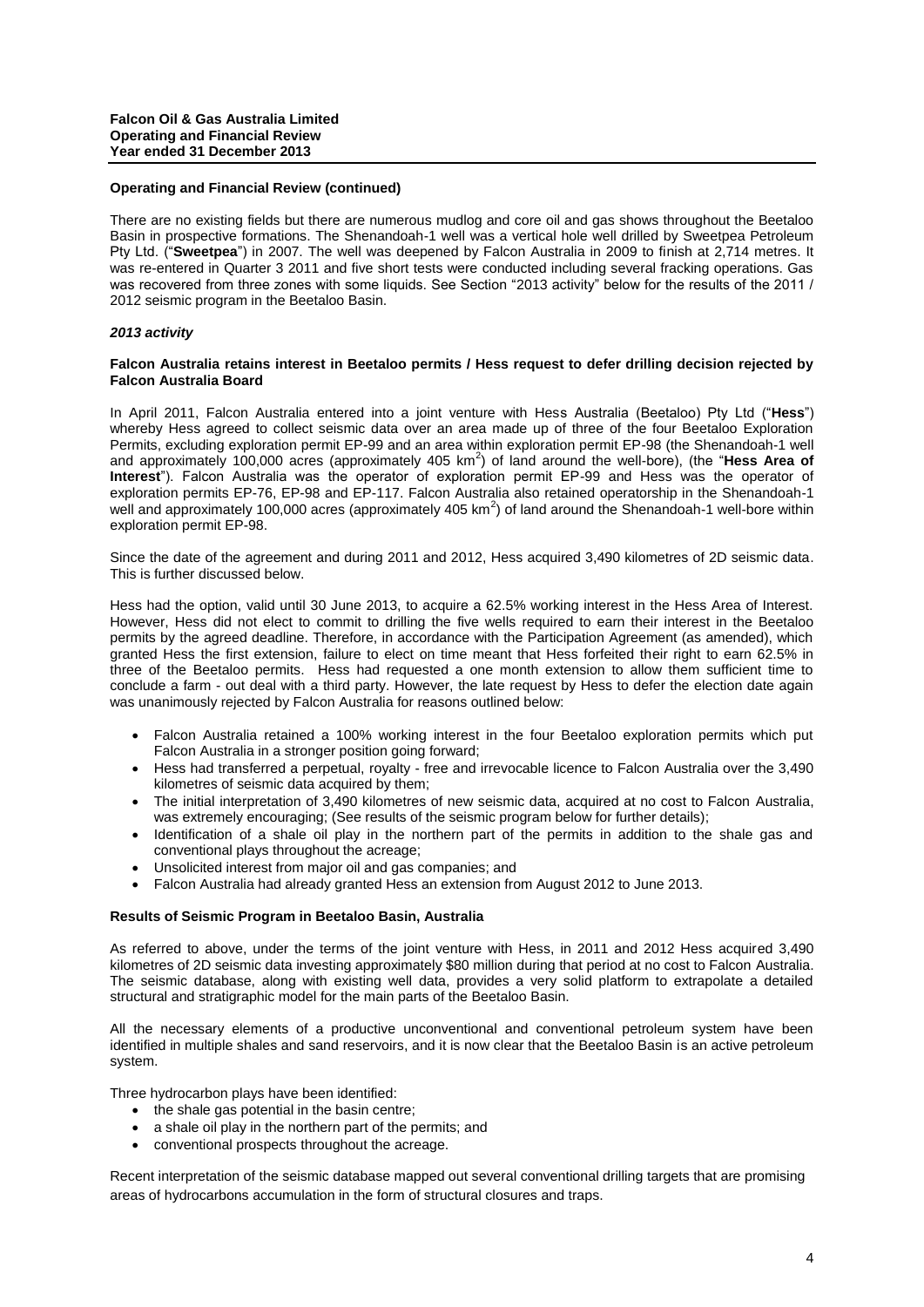# **Operating and Financial Review (continued)**

# **Reducing the Overriding Royalty, Beetaloo Basin, Australia**

On 1 November 2013, Falcon Australia announced it had entered into an agreement ("**the CRIAG Agreement**") with CR Innovations AG ("**CRIAG**") to acquire its 4% Overriding Royalty Interest ("**ORRI**") relating to its exploration permits in the Beetaloo Basin. The transaction details were:

- Falcon Australia made an initial payment to CRIAG of \$999,000 on signing the CRIAG Agreement;
- Falcon Australia to make a second payment to CRIAG of \$999,000 to acquire the first 3% (three fourths) of the ORRI upon completion of a farm - out deal in Australia;
- CRIAG has granted Falcon Australia a five year call option to acquire the remaining 1% (one fourth) for \$5 million; and
- All ORRI's acquired under the CRIAG Agreement will be immediately cancelled by Falcon Australia.

On 17 December 2013, Falcon Australia announced it had entered into an agreement with Malcolm John Gerrard, Territory Oil & Gas LLC and Tom Dugan Family Partnership LLC ("**TOG Group**") to acquire up to 7% (seven eighths) of their 8% private ORRI over Falcon Australia's Exploration Permits in the Beetaloo Basin for the following consideration:

- Falcon Australia will make a payment to TOG Group of \$5 million to acquire 5% (five eighths) of their ORRI only on completion of a Beetaloo farm - out transaction;
- TOG Group will grant Falcon Australia a five year call option to acquire a further 2% (two eighths) of their ORRI for a payment of \$15 million;
- All ORRIs acquired under the Agreement will be immediately cancelled by Falcon Australia; and
- TOG Group will retain a 1% ORRI.

Falcon Australia has now completed the two agreements to acquire 8% (eight twelfths) of the privately held ORRI at a total cost of just \$7 million, of which \$6 million is payable only upon completion of a farm – out. In addition, Falcon Australia has secured agreement to acquire a further 3% (three twelfths) based on two five year call options granted to Falcon Australia at a future combined cost of \$20 million leaving only a 1% Royalty in private hands.

# **Farm-out discussions in Australia advancing**

Further to previous press releases, Falcon was approached by several oil and gas companies interested in farming into the Beetaloo Basin. Falcon is well advanced in its discussions with a number of those companies.

OQuig

**\_\_\_\_\_\_\_\_\_\_\_\_\_\_\_\_\_\_\_\_ Philip O'Quigley Chairman**

29 April 2014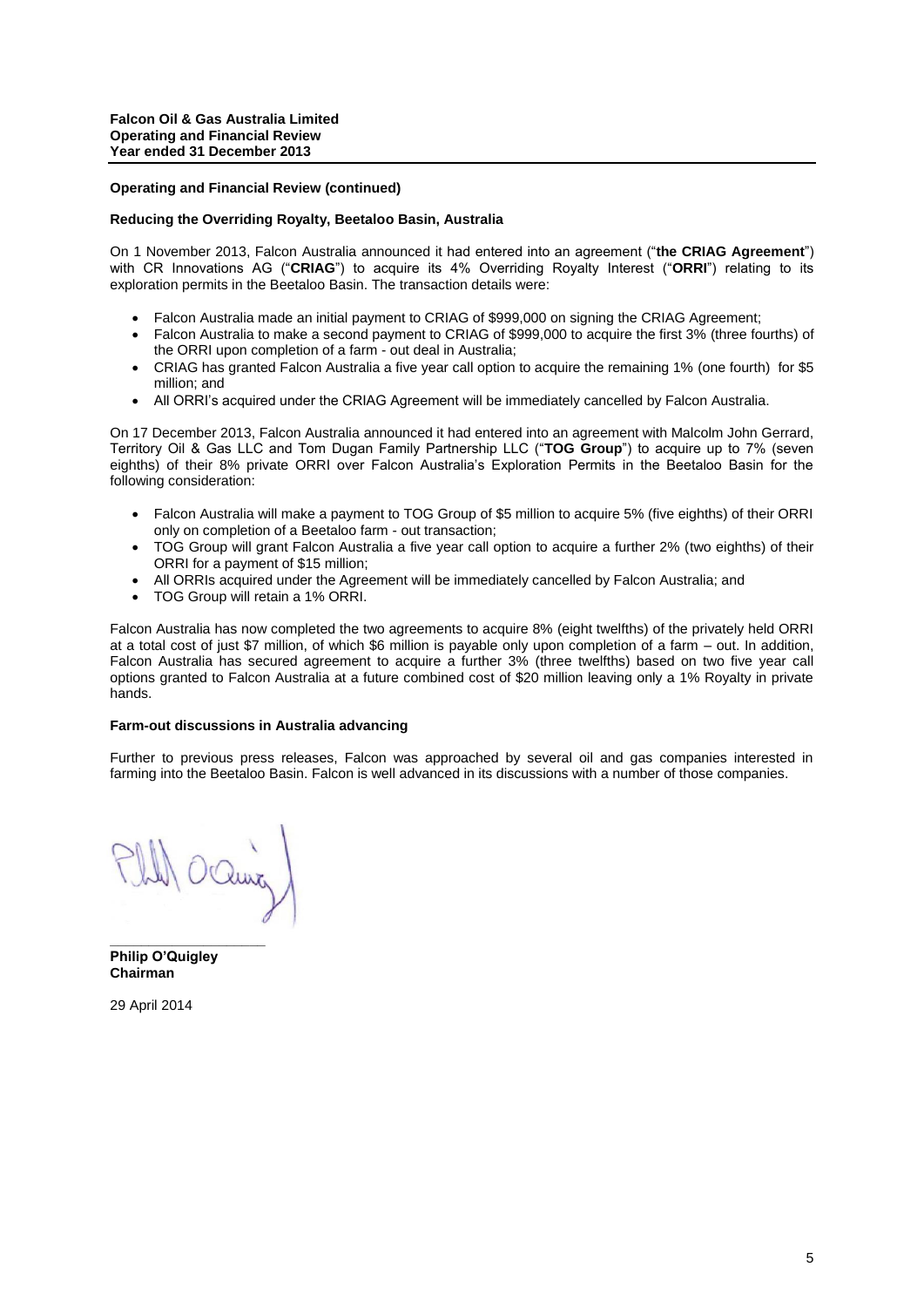## **Directors' Report**

The Directors have pleasure in submitting their Report together with the Financial Report of the Company and the auditor's report thereon for the year ended 31 December 2013.

All amounts referred to in this report and the accompanying Financial Report are in US dollars, unless stated otherwise.

#### **Principal activities**

The principal activity of the Company in the course of the period was exploration for oil and gas in the Beetaloo basin, Northern Territory, Australia.

#### **Financial results**

The net loss after income tax attributable to members of the Company for the year ended 31 December 2013 was \$1.0 million (2012: loss of \$1.1 million).

#### **Dividends**

There were no dividends paid or declared by the Company during the year ended 31 December 2013 (2012: nil).

#### **State of affairs**

In April 2011, Falcon Australia entered into a joint venture with Hess Australia (Beetaloo) Pty Ltd ("**Hess**") whereby Hess agreed to collect seismic data over an area made up of three of the four Beetaloo Exploration Permits, excluding exploration permit EP-99 and an area within exploration permit EP-98 (the Shenandoah-1 well and approximately 100,000 acres (approximately 405 km<sup>2</sup>) of land around the well-bore), (the "Hess Area of **Interest**"). Falcon Australia was the operator of exploration permit EP-99 and Hess was the operator of exploration permits EP-76, EP-98 and EP-117. Falcon Australia also retained operatorship in the Shenandoah-1 well and approximately 100,000 acres (approximately 405 km<sup>2</sup>) of land around the Shenandoah-1 well-bore within exploration permit EP-98.

Since the date of the agreement and during 2011 and 2012, Hess acquired 3,490 kilometres of 2D seismic data. This is further discussed below.

Hess had the option, valid until 30 June 2013, to acquire a 62.5% working interest in the Hess Area of Interest. However, Hess did not elect to commit to drilling the five wells required to earn their interest in the Beetaloo permits by the agreed deadline. Therefore, in accordance with the Participation Agreement (as amended), which granted Hess the first extension, failure to elect on time meant that Hess forfeited their right to earn 62.5% in three of the Beetaloo permits. Hess had requested a one month extension to allow them sufficient time to conclude a farm - out deal with a third party. However, the late request by Hess to defer the election date again was unanimously rejected by Falcon Australia for reasons outlined below:

- Falcon Australia retained a 100% working interest in the four Beetaloo exploration permits which put Falcon Australia in a stronger position going forward;
- Hess had transferred a perpetual, royalty free and irrevocable licence to Falcon Australia over the 3,490 kilometres of seismic data acquired by them;
- The initial interpretation of 3,490 kilometres of new seismic data, acquired at no cost to Falcon Australia, was extremely encouraging; (See results of the seismic program below for further details)
- Identification of a shale oil play in the northern part of the permits in addition to the shale gas and conventional plays throughout the acreage;
- Unsolicited interest from major oil and gas companies; and
- Falcon Australia had already granted Hess an extension from August 2012 to June 2013.

Falcon Australia has now completed agreements to acquire 8% of the privately held ORRI at a total cost of just \$7 million, of which \$6 million is payable only upon completion of a farm – out. In addition, Falcon Australia has secured agreement to acquire a further 3% based on two five year call options granted to Falcon Australia at a future combined cost of \$20 million leaving only a 1% Royalty in private hands.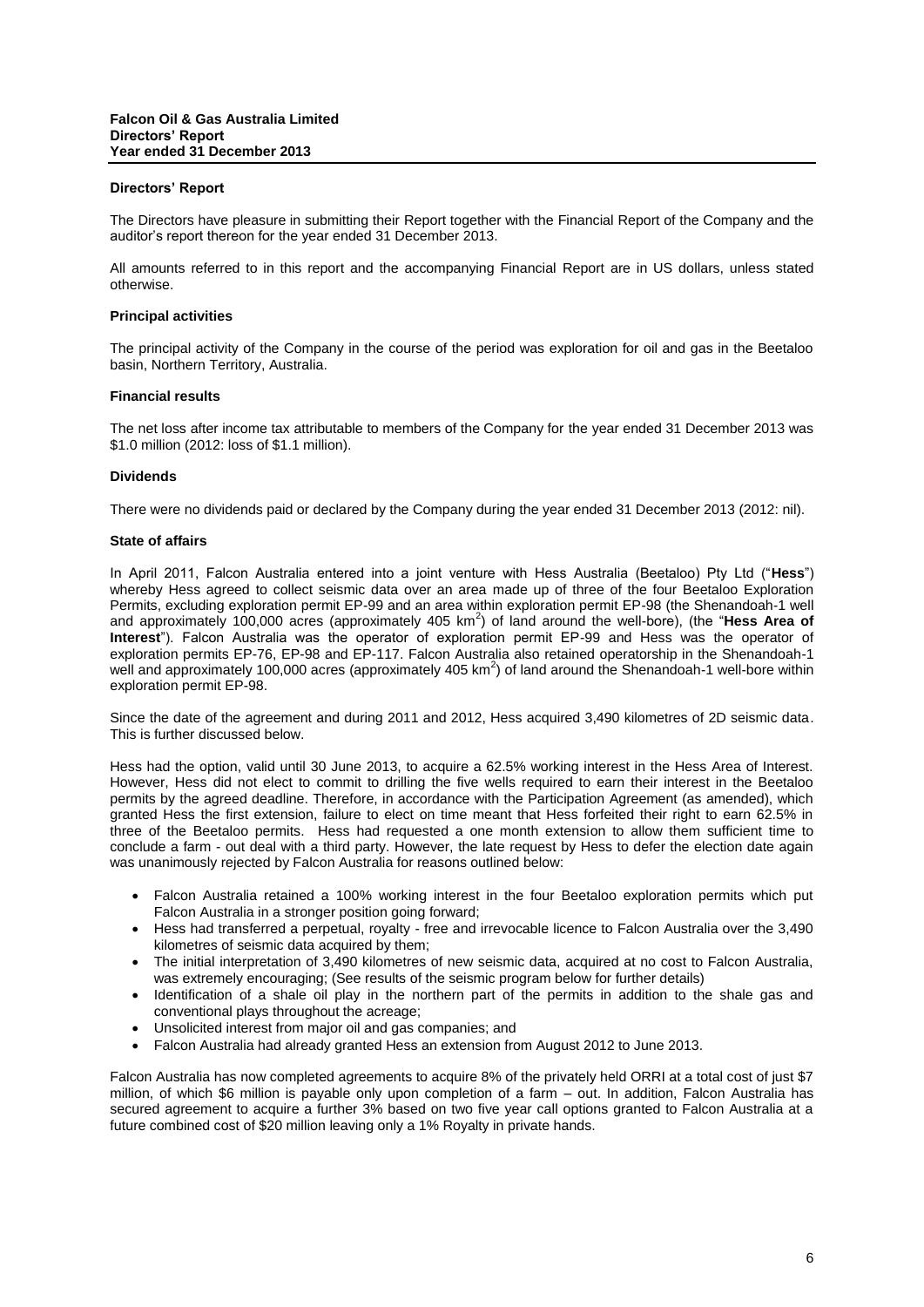#### **Directors' Report (continued)**

There were no other significant changes in the state of affairs of the Company that occurred during the year under review.

# **Directors and company secretary**

The names of Directors and Company secretary of the Company holding office at any time during or since 31 December 2013 are:

| <b>Name</b>      | <b>Role</b>                                                                | Date of appointment                                                                                                  |
|------------------|----------------------------------------------------------------------------|----------------------------------------------------------------------------------------------------------------------|
| Philip O'Quigley | Chairman                                                                   | Appointed 1 May 2012                                                                                                 |
| John Carroll     | Country Manager Australia and Director,<br>Falcon Oil & Gas Australia Ltd. | Appointed 31 July 2010                                                                                               |
| John Craven      | Non - Executive Director                                                   | Appointed 10 December 2010                                                                                           |
| Igor Akhmerov    | Non - Executive Director                                                   | Appointed 15 September 2011                                                                                          |
| Stephen Peterson | Non - Executive Director and<br>Company Secretary                          | Appointed 5 August 2008 as company<br>secretary;<br>Appointed 17 February 2014 as Non -<br><b>Executive Director</b> |
| Martin Oring     | Non - Executive Director                                                   | Appointed 31 July 2010;<br>Resigned on 16 July 2013                                                                  |
| Kym Livesley     | Non - Executive Director                                                   | Appointed 31 July 2010;<br>Resigned on 17 February 2014                                                              |

Details of Directors' and Company Secretary's Biographies are included in the Directors' and Company Secretary's Biographies section on pages 9 and 10 of financial statements.

## **Directors' meetings**

The number of directors' meetings held, including meetings held by telephone, and the number of those meetings attended by each of the directors of the Company, while a director during the year ended 31 December 2013 are as follows:

|                     | <b>Board meetings</b>   |                             |  |
|---------------------|-------------------------|-----------------------------|--|
|                     | Number of meetings held | Number of meetings attended |  |
| Philip O'Quigley    |                         |                             |  |
| John Carroll        |                         |                             |  |
| John Craven         |                         |                             |  |
| Igor Akhmerov       |                         | $\overline{\phantom{0}}$    |  |
| <b>Martin Oring</b> |                         |                             |  |
| Kym Livesley        |                         |                             |  |

Written resolutions were provided by the Board members, for various significant matters, pertaining to the company which occurred in 2013.

#### **Operating and financial review**

The operating and financial review of the Company during the year is detailed on pages 3 to 5 of these financial statements.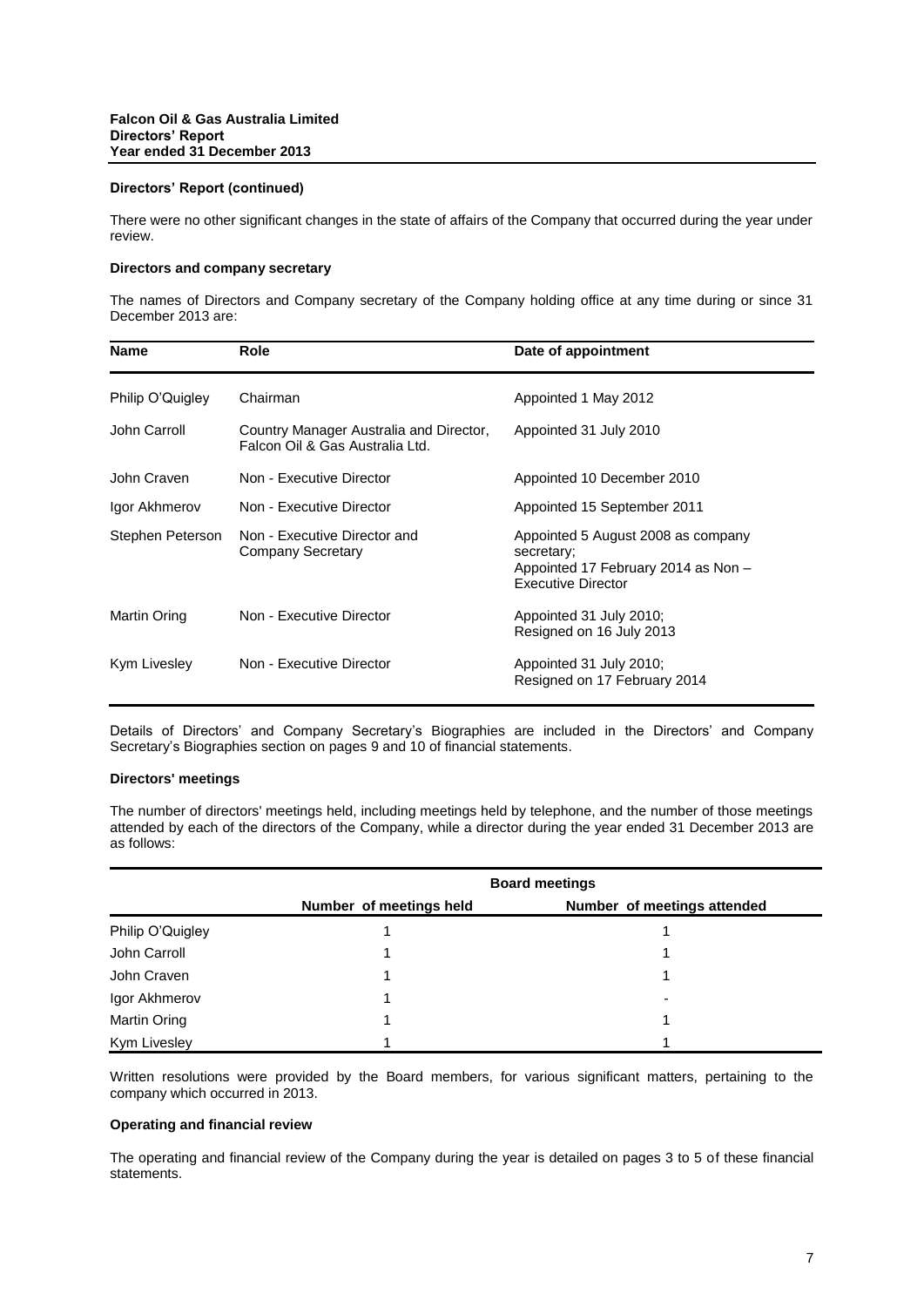#### **Directors' Report (continued)**

#### **Environmental regulation**

The Company's operations are subject to Australian Commonwealth and Northern Territory environmental regulations and legislation. The Board believes the Company has adequate systems in place for the management of its environmental requirements and is not aware of any significant breach of those environmental requirements as they apply to the Company.

## **Events subsequent to balance sheet date**

There were no significant events after the balance sheet date.

#### **Likely developments**

Further to previous press releases, Falcon was approached by several oil and gas companies interested in farming into the Beetaloo Basin. Falcon is well advanced in its discussions with a number of those companies.

Further information as to likely developments in the operations of the Company and the expected results of those operations in subsequent years has not been included in this report because disclosure of this information would be likely to result in unreasonable prejudice to the Company.

# **Indemnification of officers and auditors**

During or since the end of the financial year, the Company has not indemnified or made a relevant agreement to indemnify an officer or auditor of the Company against a liability incurred by such an officer or auditor.

The Company has entered into a Directors and Officers Liability insurance policy. The Directors have not included details of the nature of the liabilities covered or the amount of the premium paid in respect of the Directors' and Officers' Liability policy as such disclosures are prohibited under the terms of the policy.

## **Lead Auditor's Independence Declaration under Section 307C of the Corporations Act 2001**

The lead auditor's independence declaration is set out on page 12 and forms part of the directors' report for the year ended 31 December 2013.

Signed in accordance with a resolution of the Board of Directors:

1 O'aung)

**\_\_\_\_\_\_\_\_\_\_\_\_\_\_\_\_\_ Philip O'Quigley Chairman**

29 April 2014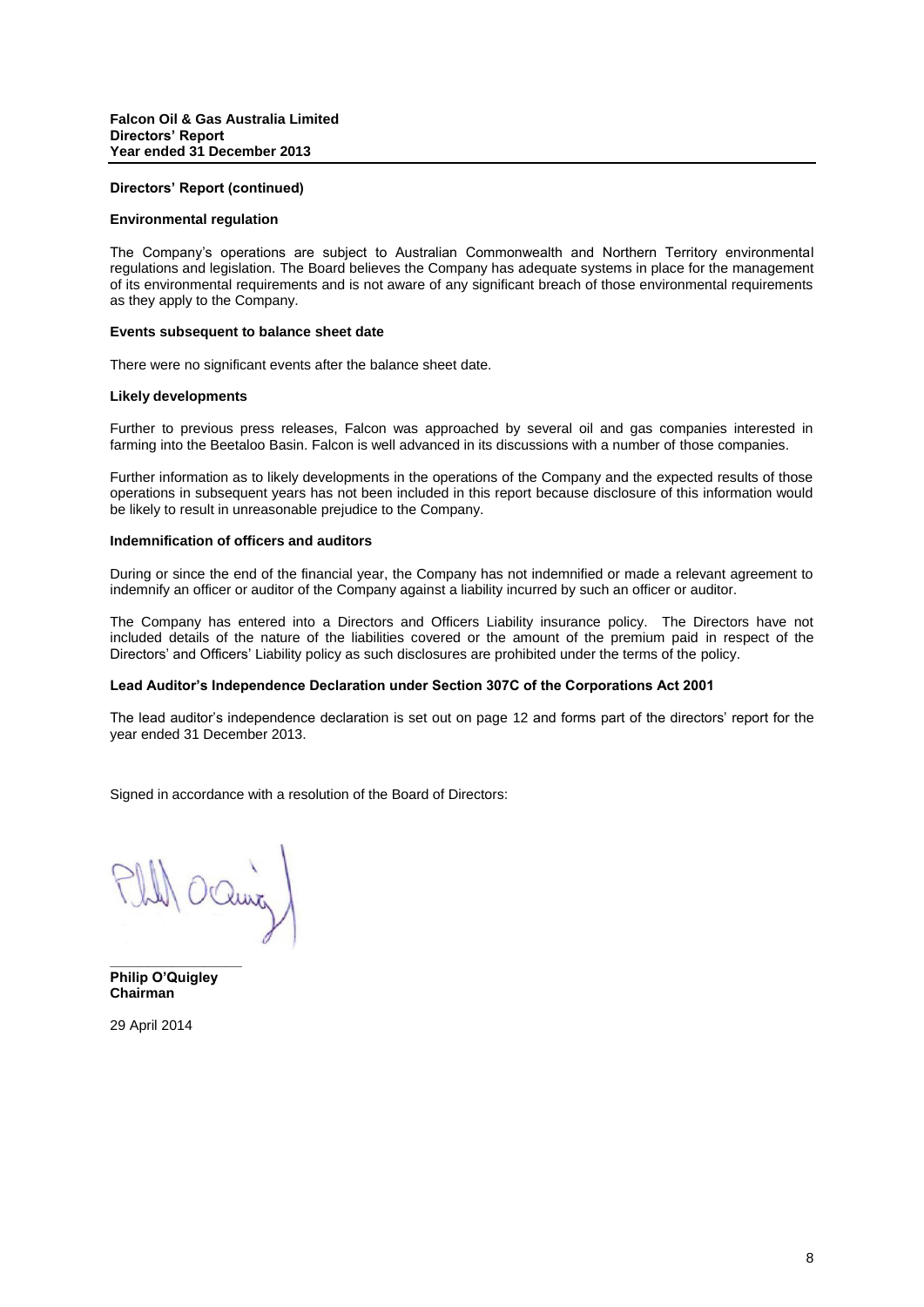## **Directors' and company secretary's Biographies**

The following are the Directors' and Company Secretary's Biographies for individuals who held office at any time during 2013.

# **Philip O'Quigley – Chairman**

Mr. O'Quigley brings 20 years' experience in senior management positions in the oil and gas industry. His career, which spans a number of London and Dublin listed exploration and production companies, includes experience working in countries such as Argentina, the United States, Algeria, the UK and Ireland. Most recently, he served as Finance Director for Providence Resources, an Irish oil and gas exploration and production company and he remains on the board of Providence Resources as a non - executive director. Mr. O'Quigley is a Fellow of the Institute of Chartered Accountants in Ireland and qualified as a Chartered Accountant with Ernst & Young in Dublin.

#### **John Carroll – Country Manager Australia and Director, Falcon Oil & Gas Australia Ltd**

Mr Carroll is a private consultant specialising in government relations and major project facilitation and has more than 40 years' experience in a wide cross - section of public sector positions in Canberra, Queensland and the Northern Territory. Mr Carroll was Chief Executive Officer of the NT Department of Industries and Business from March 2000 until November 2001. Following that he was General Manager, Business and Trade Development, and Deputy Chief Executive and General Manager, Minerals and Energy, NT Department of Business Industries and Resource Development. In May 2005 he was appointed Chief Executive, NT Department of Primary Industry, Fisheries and Mines.

Prior to his time in the Northern Territory, Mr Carroll was Deputy Director - General, Business, Innovation and Trade in Queensland's Department of State Development. From 1996 he worked in that State's Department of Economic Development and Trade where he was Director - General until July 1998.

His earlier public sector appointments include managing the Business Regulation Review Unit in Queensland, Administration Manager, Australian National Gallery and a number of years at the Commonwealth Public Service Board, Canberra. Mr Carroll was President of the NT Branch of the Institute of Public Administration from 2001 to 2004 and in 2006/7. In November 2004 the National Council made him a Fellow of the Institute.

#### **John Craven – Non - Executive Director**

Mr. Craven has over 35 years of experience in technical, commercial, financial and leadership roles at major international upstream oil companies and junior independents. Mr. Craven is currently CEO of Discover Exploration and his career has been noted for a series of successful new venture negotiations, the exploration of which led to major discoveries in Mozambique, Algeria, Colombia, offshore Ghana and Indonesia. Along with his co - directors, he led Ardmore Petroleum, Dana Petroleum, Petroceltic International and recently Cove Energy through the acquisition of major upstream assets and key exploration and developmental milestones. During this time Mr. Craven has been actively involved in corporate finance and was responsible for raising initial capital through private sources and floating Petroceltic International on the Irish Stock Exchange and Cove Energy on AIM. Mr. Craven holds an MSc in Petroleum Geology from the Royal School of Mines in London and an MBA from Queen's University in Belfast.

## **Igor Akhmerov – Non - Executive Director**

Mr. Ahkmerov graduated from the Moscow Institute of Management in 1989, Wharton Business School in 1995, and Lauder Institute of Business and International Relations, also in 1995. From 1995 through 2002 Mr. Akhmerov worked at Bain & Company as consultant, Sputnik Group as partner and after graduation from Wharton Business School, Mr. Akhmerov joined the Boston office of Bain & Company. In 1998 Mr. Akhmerov worked at TNK as First Vice President. From 2004 until 2006 he served as CFO of Renova Group. He has served as Chief Executive Officer of Avelar Energy Group since 2007.

#### **Stephen Peterson - Non - Executive Director and Company Secretary**

Mr. Peterson who was appointed a director on 17 February 2014, has held the position of Company Secretary since the Company was established. His qualifications include a Bachelor of Economics with Honours from Sydney University and a Master of Commerce from the University of New South Wales. Mr. Peterson has over 30 years of experience in senior financial roles and as company secretary with listed public companies primarily in the Australian resources industry. Since 2005 he has operated a financial and administrative services business providing services on a long term contract basis to a number of companies in the resources industry.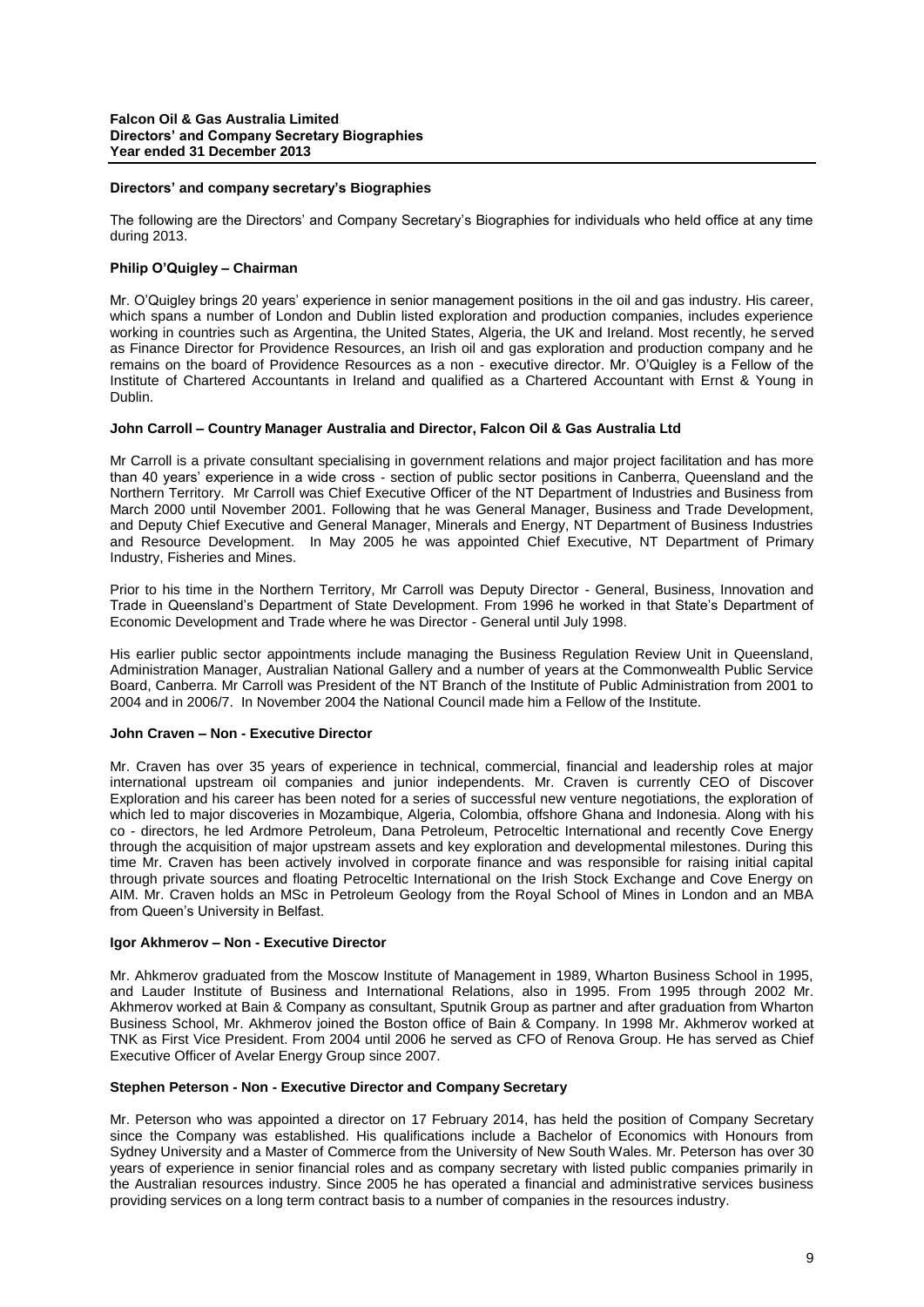## **Directors' and company secretary's Biographies (continued)**

## **Stephen Peterson - Non - Executive Director and Company Secretary (continued)**

From 1997 to 2005 Mr. Peterson was the Chief Financial Officer of Austral Coal Limited, an underground coking coal producer located south of Sydney. Mr. Peterson has experience in the oil and gas industry having held a senior planning role with Delhi Petroleum Limited which operated in the Cooper Basin of South Australia.

#### **Martin Oring, Non - Executive Director**

Mr. Oring has been the Chairman of the Board of Directors of PetroHunter Energy Corporation since April 2009, its President and Chief Executive Officer since May 2009. Mr. Oring is an executive in the financial services and energy industries. Prior to forming his current business in 2001, Wealth Preservation, LLC, he had extensive experience as a member of management in several companies, including Prudential Securities (Managing Director of Executive Services), Chase Manhattan Corporation (Manager of Capital Planning), and Mobil Corporation (Manager, Capital Markets & Investment Banking). He has served as a director of Parallel Petroleum Corporation, located in Midland, Texas, and currently serves as Chairman, CEO and President of Searchlight Minerals Corp., located in Henderson, Nevada. Mr. Oring received a B.S. degree in mechanical engineering from the Carnegie Institute of Technology in 1966 and an M.B.A. degree in production management, finance and marketing from Columbia University in 1968. Mr. Oring resigned on 16 July 2013.

# **Kym Livesley – Non - Executive Director**

Mr. Livesley is a corporate lawyer with 32 years' experience. Mr. Livesley has substantial expertise in mergers and acquisitions, capital markets, takeovers and general corporate and commercial advice. Mr. Livesley maintains an industry focus in the energy and resources sectors, for listed and private corporates in the Asia - Pacific region.

Mr. Livesley also has experience in capital raising, IPOs, directors' duties, dual listings (AIM, TSX) and corporate governance.

Mr. Livesley has a Bachelor of Laws from the University of Adelaide. Among other affiliations, Mr. Livesley is a former National President of the Australian Mining and Petroleum Law Association ("**AMPLA**"), member of the Minerals Council, New South Wales and is a fellow of the Australian Institute of Company Directors ("**AICD**"). Mr. Livesley resigned on 17 February 2014.

## **[This part of the page has been left blank intentionally]**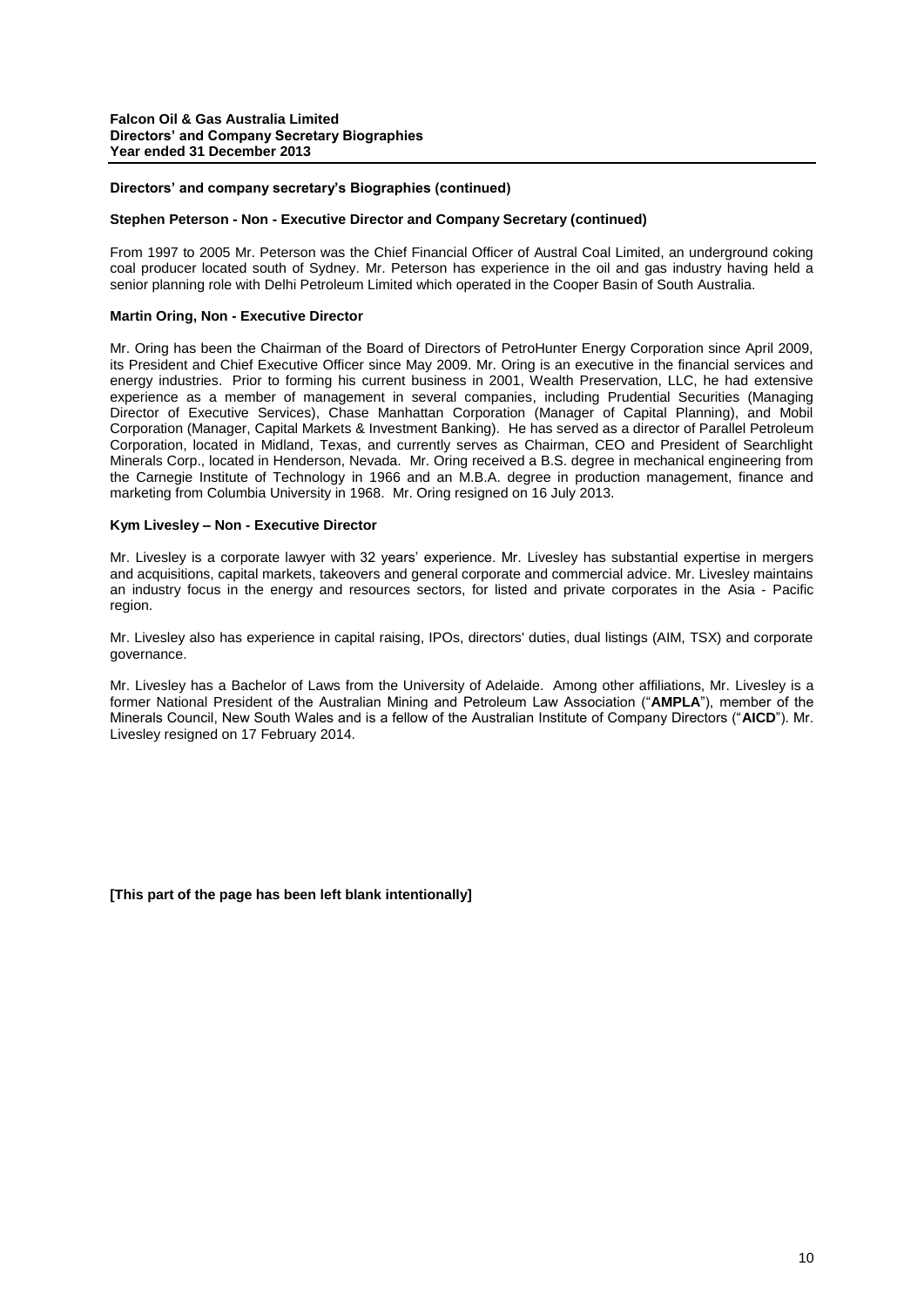#### **Directors' Declaration**

In the opinion of the directors of Falcon Oil & Gas Australia Limited:

- (a) the Company is not a reporting entity;
- (b) the financial statements and notes, set out on pages 15 to 32 are in accordance with the Corporations Act 2001, including:
	- (i) giving a true and fair view of the financial position of the Company as at 31 December 2013 and of its performance, as represented by the results of its operations and its cash flows, for the financial year ended on that date in accordance with the statement of compliance and basis of preparation described in Notes 2 and 3; and
	- (ii) complying with Australian Accounting Standards to the extent described in Notes 2 and 3 and the Corporations Regulations 2001; and
- . (c) there are reasonable grounds to believe that the Company will be able to pay its debts as and when they become due and payable.

Signed in accordance with a resolution of the Board of Directors:

Flad Ocaming)

**\_\_\_\_\_\_\_\_\_\_\_\_\_\_\_\_\_\_\_\_\_ Philip O'Quigley Chairman**

29 April 2014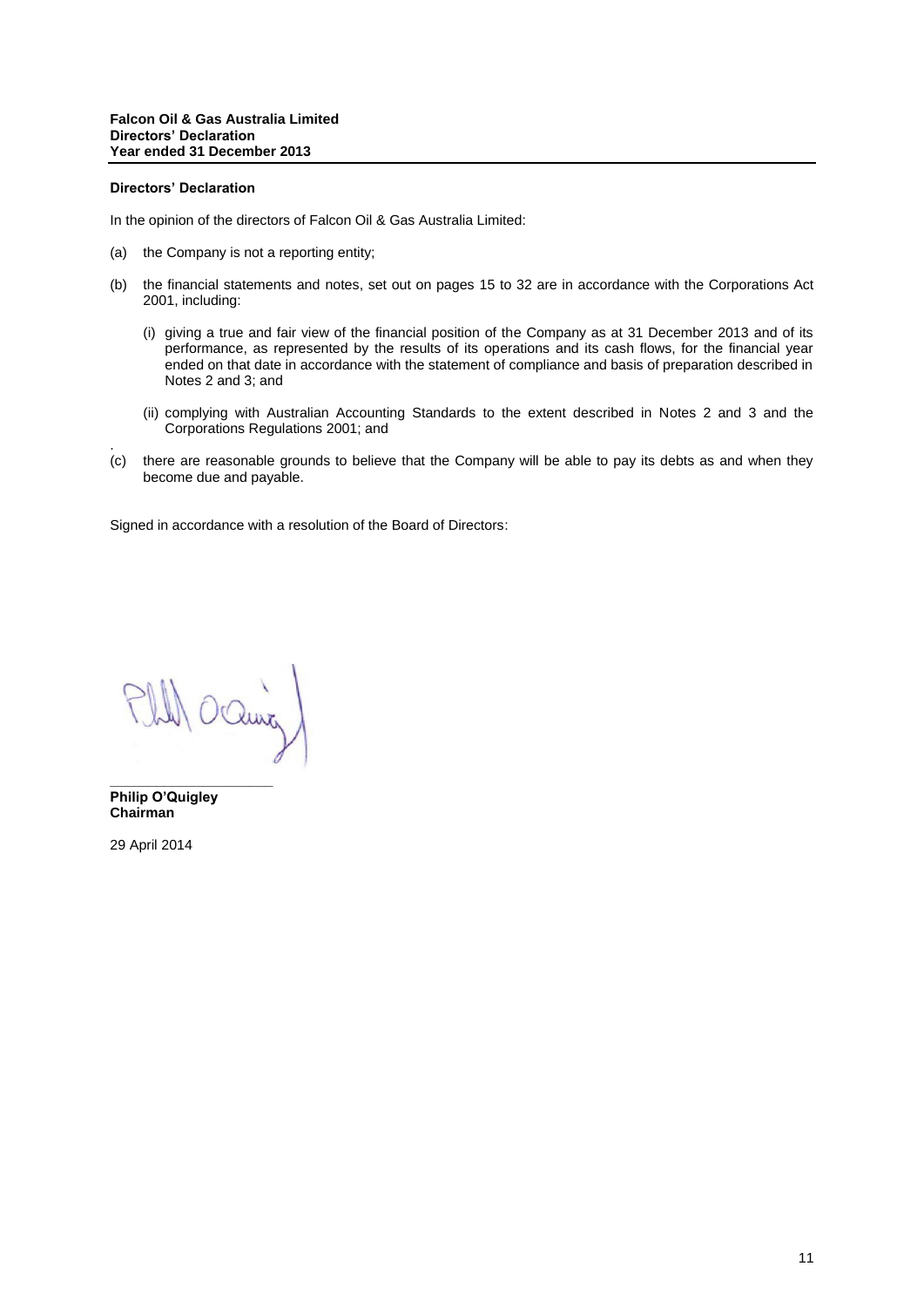

38 Station Street Subiaco, WA 6008 PO Box 700 West Perth WA 6872 Australia

# **DECLARATION OF INDEPENDENCE BY BRAD MCVEIGH TO THE DIRECTORS OF FALCON OIL & GAS AUSTRALIA LIMITED**

As lead auditor of Falcon Oil & Gas Australia Limited for the year ended 31 December 2013, I declare that, to the best of my knowledge and belief, there have been:

- 1. No contraventions of the auditor independence requirements of the *Corporations Act 2001* in relation to the audit; and
- 2. No contraventions of any applicable code of professional conduct in relation to the audit.

 $\mathcal{B}$ m $\mathfrak{l}_{\gamma}$ /

**Brad McVeigh Director**

**BDO Audit (WA) Pty Ltd** Perth, 29 April 2014

BDO Audit (WA) Pty Ltd ABN 79 112 284 787 is a member of a national association of independent entities which are all members of BDO (Australia) Ltd ABN 77 050 110 275, an Australian company limited by guarantee. BDO Audit (WA) Pty Ltd and BDO (Australia) Ltd are members of BDO International Ltd, a UK company limited by guarantee, and<br>form part of the international BDO network of independent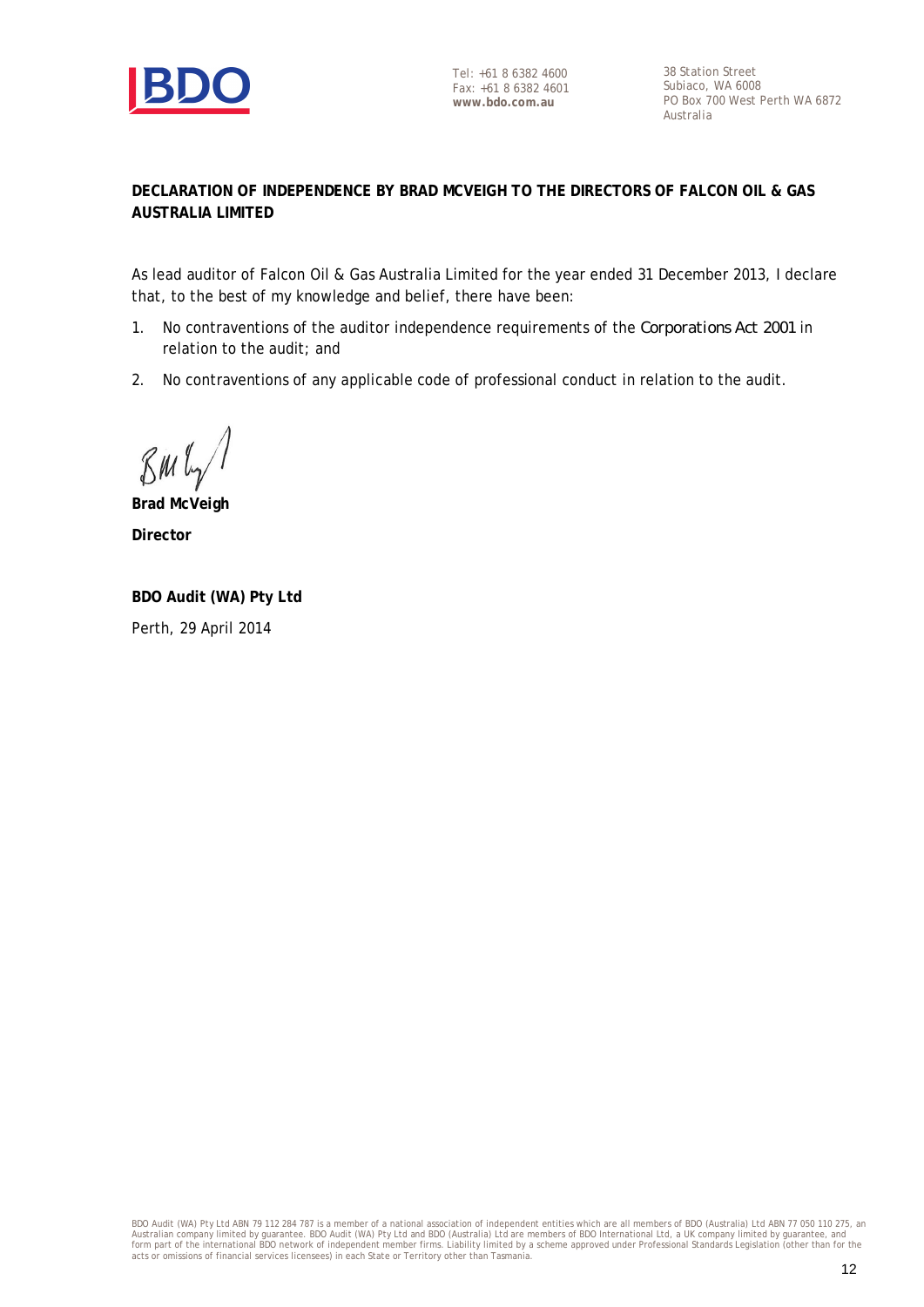

38 Station Street Subiaco, WA 6008 PO Box 700 West Perth WA 6872 Australia

# **INDEPENDENT AUDITOR'S REPORT**

# To the Members Of Falcon Oil & Gas Australia Limited

# **Report on the Financial Report**

We have audited the accompanying financial report, being a special purpose financial report of Falcon Oil & Gas Australia Limited, which comprises the statement of financial position as at 31 December 2013, the statement of profit or loss and other comprehensive income, statement of changes in equity and statement of cash flows for the year then ended, notes comprising a summary of significant accounting policies and other explanatory information, and the directors' declaration.

# **Directors' Responsibility for the Financial Report**

The directors of the company are responsible for the preparation of the financial report that gives a true and fair view and have determined that the basis of preparation described in Note 2 to the financial report is appropriate to meet the requirements of the *Corporations Act 2001* and is appropriate to meet the needs of the members.

The directors' responsibility also includes such internal control as the directors determine is necessary to enable the preparation of a financial report that gives a true and fair view and is free from material misstatement, whether due to fraud or error.

# **Auditor's Responsibility**

Our responsibility is to express an opinion on the financial report based on our audit. We conducted our audit in accordance with Australian Auditing Standards. Those standards require that we comply with relevant ethical requirements relating to audit engagements and plan and perform the audit to obtain reasonable assurance about whether the financial report is free from material misstatement.

An audit involves performing procedures to obtain audit evidence about the amounts and disclosures in the financial report. The procedures selected depend on the auditor's judgement, including the assessment of the risks of material misstatement of the financial report, whether due to fraud or error. In making those risk assessments, the auditor considers internal control relevant to the company's preparation of the financial report that gives a true and fair view in order to design audit procedures that are appropriate in the circumstances, but not for the purpose of expressing an opinion on the effectiveness of the company's internal control. An audit also includes evaluating the appropriateness of accounting policies used and the reasonableness of accounting estimates made by the directors, as well as evaluating the overall presentation of the financial report.

We believe that the audit evidence we have obtained is sufficient and appropriate to provide a basis for our audit opinion.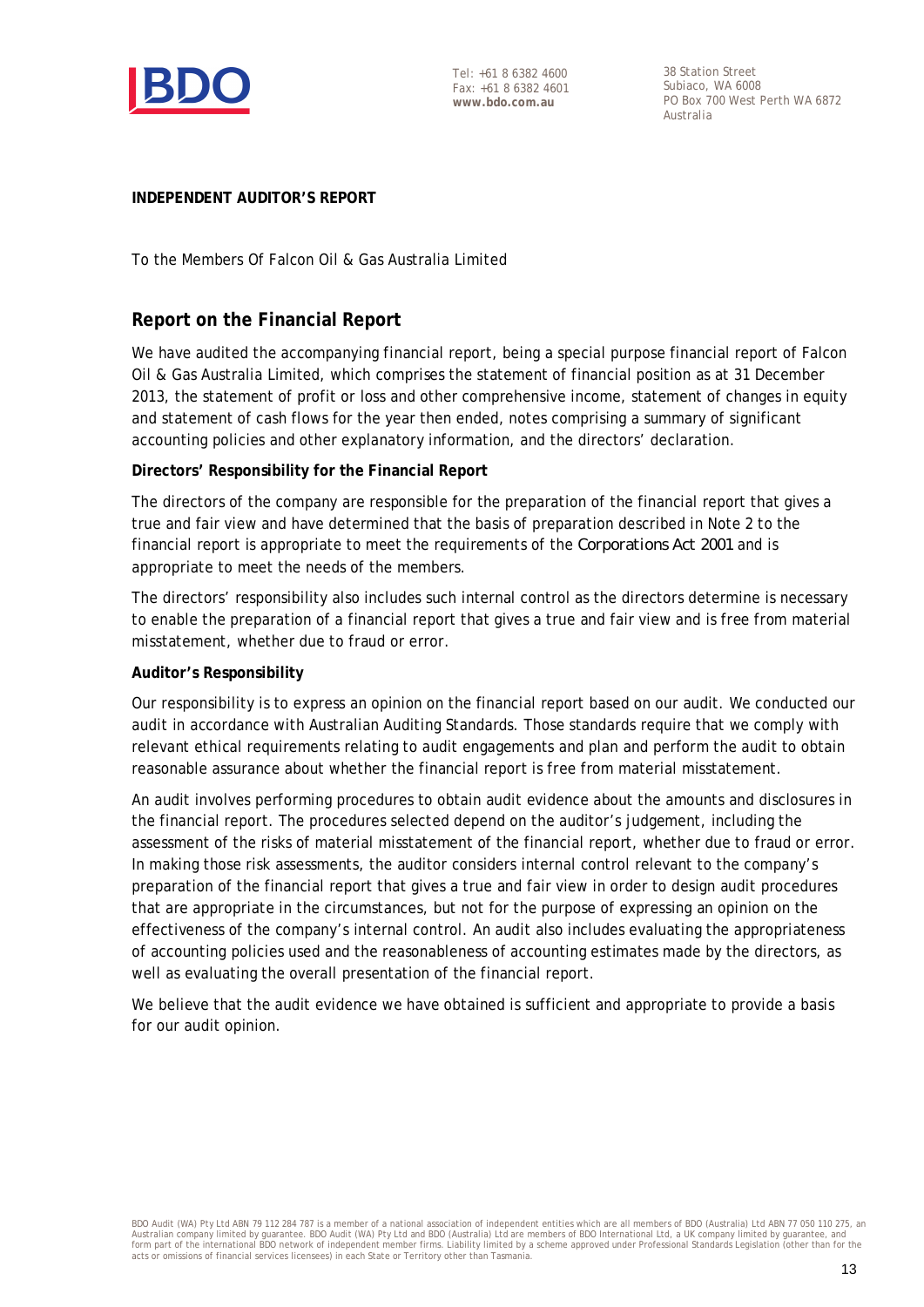

# **Independence**

In conducting our audit, we have complied with the independence requirements of the *Corporations Act 2001*. We confirm that the independence declaration required by the *Corporations Act 2001*, which has been given to the directors of Falcon Oil & Gas Australia Limited, would be in the same terms if given to the directors as at the time of this auditor's report.

# **Opinion**

In our opinion the financial report of Falcon Oil & Gas Australia Limited is in accordance with the *Corporations Act 2001*, including:

- (a) giving a true and fair view of the company's financial position as at 31 December 2013 and of its performance for the year ended on that date; and
- (b) complying with Australian Accounting Standards to the extent described in Note 2 and the *Corporations Regulations 2001*

# **Emphasis of matter**

Without modifying our opinion, we draw attention to Note 2 in the financial report, which indicates that the Company's ability to continue as a going concern in the foreseeable future is dependent upon its ability to complete the farm – out of its assets and the continued support of its 98.1% parent Falcon Oil & Gas Ltd. These conditions, along with other matters as set out in Note 2, indicate the existence of a material uncertainty that may cast significant doubt about the company's ability to continue as a going concern and therefore, the company may be unable to realise its assets and discharge its liabilities in the normal course of business.

# **Basis of accounting**

Without modifying our opinion, we draw attention to Note 2 to the financial report, which describes the basis of accounting. The financial report has been prepared for the purpose of fulfilling the directors' financial reporting responsibilities under the *Corporations Act 2001*. As a result, the financial report may not be suitable for another purpose.

**BDO Audit (WA) Pty Ltd**

**BDO**  $RMb$ 

**Brad McVeigh Director**

Perth, 29 April 2014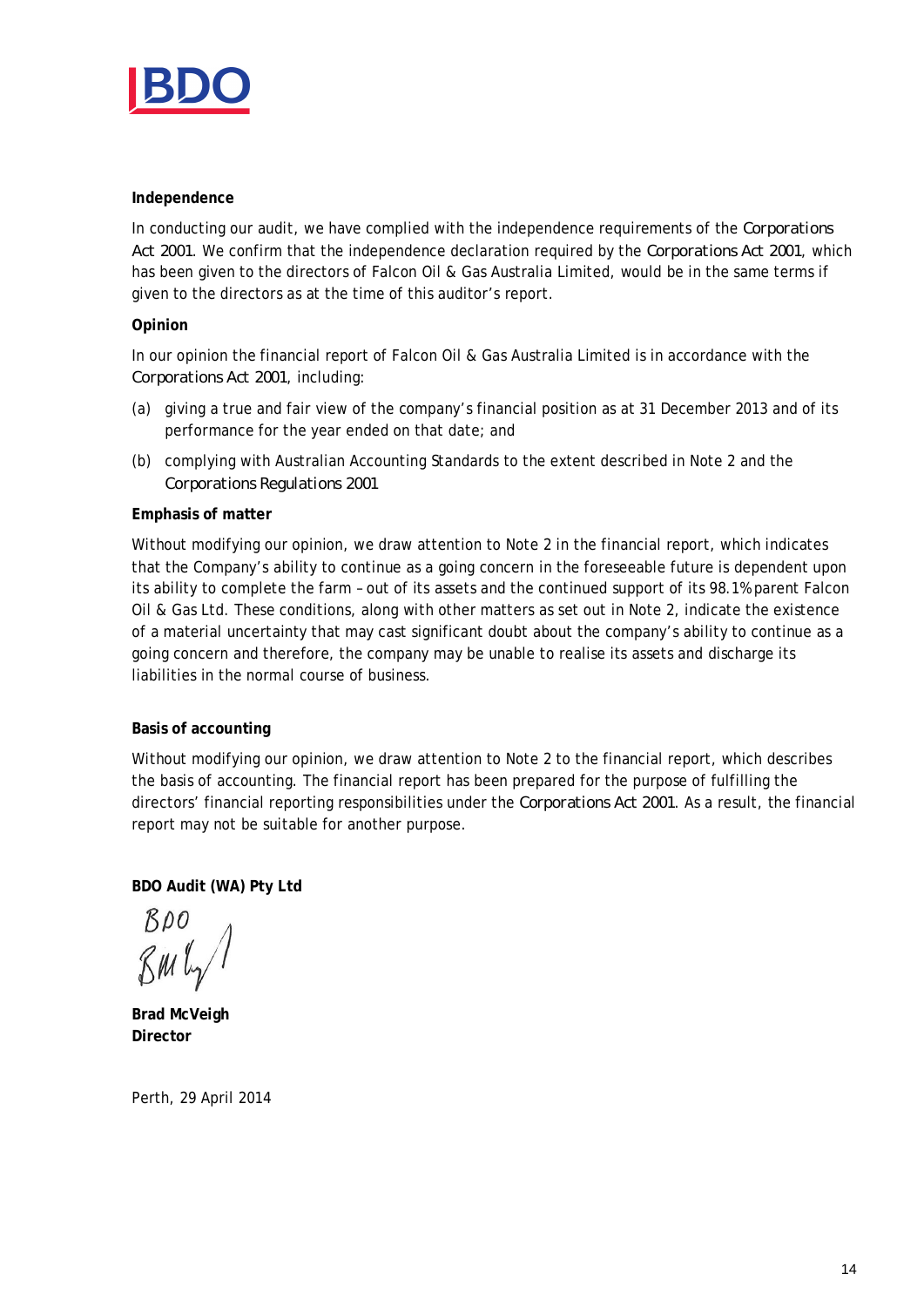# **Falcon Oil & Gas Australia Limited Statement of Profit or Loss and Other Comprehensive Loss**

|                                              | <b>Notes</b> | <b>Year Ended 31</b><br>December 2013<br>\$'000 | Year Ended 31<br>December 2012<br>\$'000 |
|----------------------------------------------|--------------|-------------------------------------------------|------------------------------------------|
|                                              |              |                                                 |                                          |
| <b>Revenue</b>                               |              |                                                 |                                          |
| Oil and natural gas revenue                  |              |                                                 |                                          |
|                                              |              |                                                 |                                          |
| <b>Expenses</b>                              |              |                                                 |                                          |
| Exploration and evaluation expenses          |              |                                                 |                                          |
| Depreciation                                 |              |                                                 |                                          |
| General and administrative expenses          | 5            | (569)                                           | (690)                                    |
| Foreign exchange                             |              |                                                 |                                          |
| Other expenses                               |              | (240)                                           | (240)                                    |
|                                              |              | (809)                                           | (930)                                    |
|                                              |              | (809)                                           | (930)                                    |
| Finance income                               | 7            | 13                                              |                                          |
| Finance expense                              |              | (233)                                           | (177)                                    |
| Net finance expense                          |              | (220)                                           | (177)                                    |
| Net loss and comprehensive loss for the year |              | (1,029)                                         | (1, 107)                                 |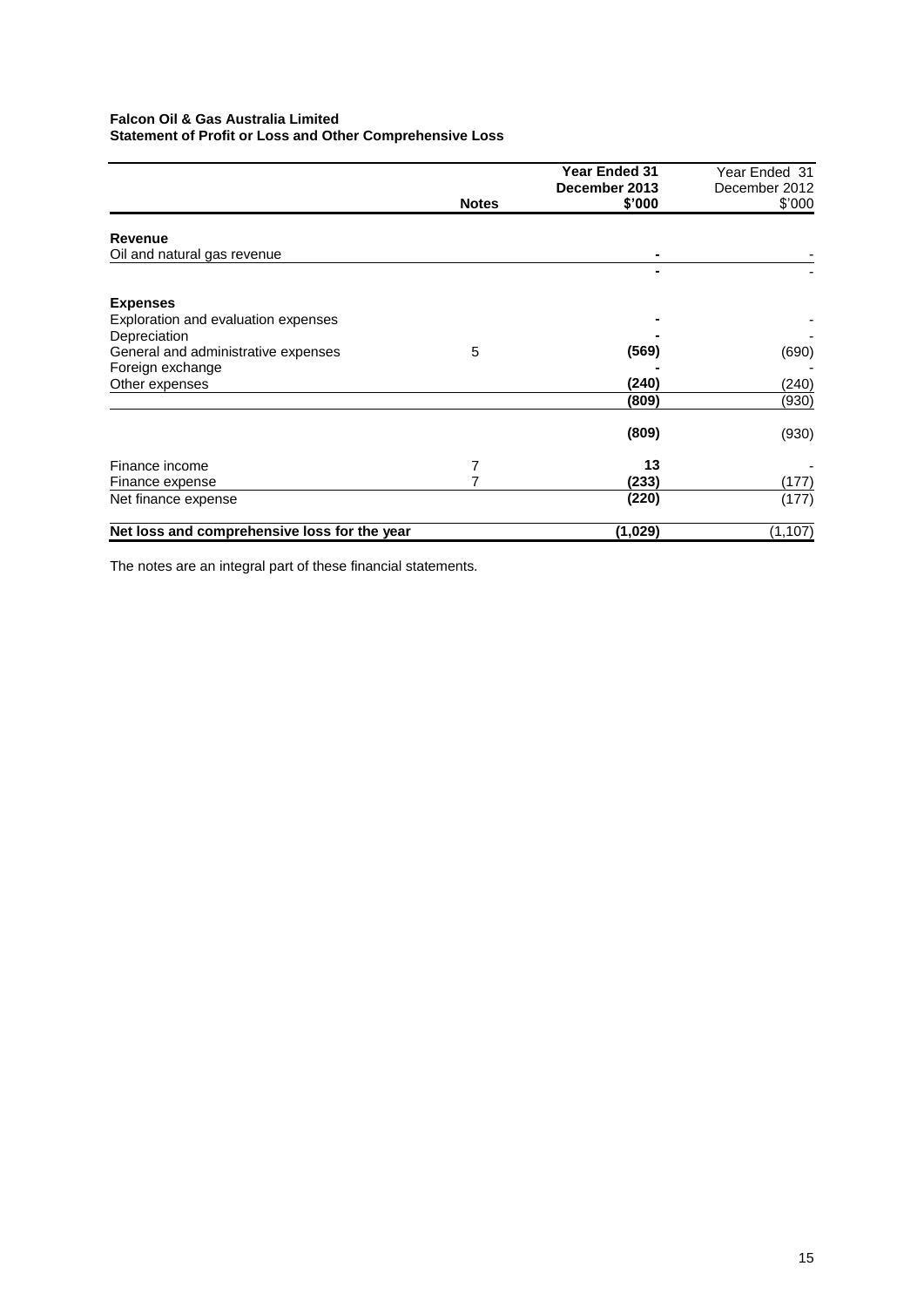# **Falcon Oil & Gas Australia Limited Statement of Financial Position**

|                                       |              | At 31 December | At 31 December |
|---------------------------------------|--------------|----------------|----------------|
|                                       |              | 2013           | 2012           |
|                                       | <b>Notes</b> | \$'000         | \$'000         |
| <b>Assets</b>                         |              |                |                |
| <b>Non - current assets</b>           |              |                |                |
| Exploration and evaluation assets     | 9            | 51,444         | 49,873         |
| Trade and other receivables           | 10           | 219            | 487            |
|                                       |              | 51,663         | 50,360         |
| <b>Current assets</b>                 |              |                |                |
| Cash and cash equivalents             | 11           | 25             | 24             |
| Trade and other receivables           | 12           | 16             | 32             |
|                                       |              | 41             | 56             |
| <b>Total assets</b>                   |              | 51,704         | 50,416         |
| <b>Equity and liabilities</b>         |              |                |                |
| <b>Equity</b>                         |              |                |                |
| Share capital                         | 13           | 43,559         | 43,559         |
| Option reserve                        | 14           | 2,083          | 2,083          |
| <b>Accumulated Losses</b>             |              | (6, 845)       | (5,816)        |
| <b>Total equity</b>                   |              | 38,797         | 39,826         |
| <b>Liabilities</b>                    |              |                |                |
| <b>Non - current liabilities</b>      |              |                |                |
| Asset retirement obligation           | 15           |                | 50             |
|                                       |              |                | 50             |
| <b>Current liabilities</b>            |              |                |                |
| Accounts payable and accrued expenses | 16           | 621            | 1,105          |
| Related party loans                   | 17           | 12,286         | 9,435          |
|                                       |              | 12,907         | 10,540         |
| <b>Total liabilities</b>              |              | 12,907         | 10,590         |
| <b>Total equity and liabilities</b>   |              | 51,704         | 50,416         |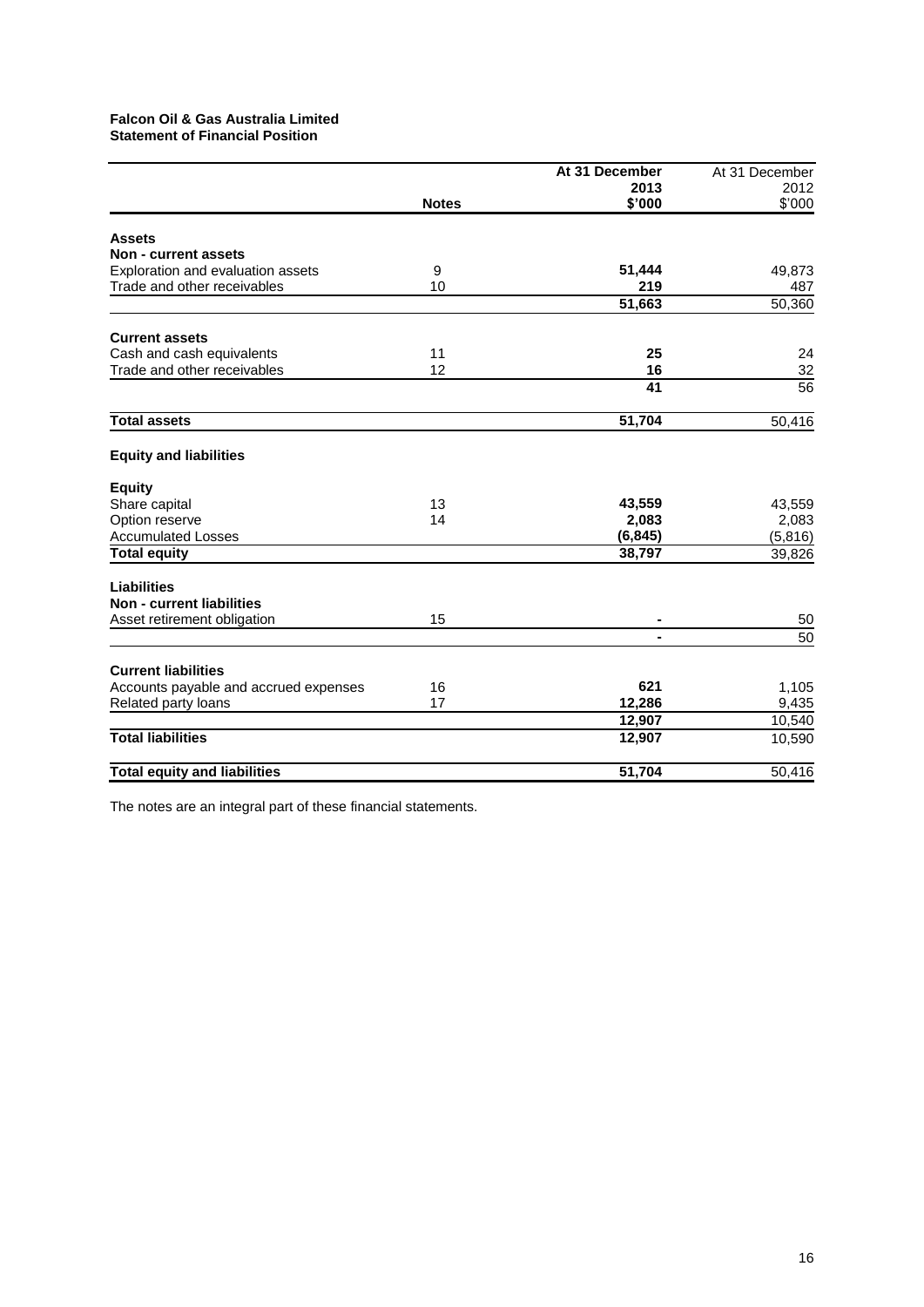# **Falcon Oil & Gas Australia Limited Statement of Changes in Equity**

|                                                       | Share capital | <b>Option Reserve</b> | Accumulated             | <b>Total Equity</b> |
|-------------------------------------------------------|---------------|-----------------------|-------------------------|---------------------|
|                                                       | \$'000        | \$'000                | <b>Losses</b><br>\$'000 | \$'000              |
|                                                       |               |                       |                         |                     |
| At 1 January 2012                                     | 43,559        | 2,083                 | (4,709)                 | 40,933              |
| Net loss and total comprehensive loss<br>for the year | ۰             | ٠                     | (1, 107)                | (1, 107)            |
| At 31 December 2012                                   | 43,559        | 2,083                 | (5,816)                 | 39,826              |
| At 1 January 2013                                     | 43,559        | 2,083                 | (5,816)                 | 39,826              |
| Net loss and total comprehensive loss<br>for the year | ۰             |                       | (1,029)                 | (1,029)             |
| At 31 December 2013                                   | 43,559        | 2,083                 | (6, 845)                | 38,797              |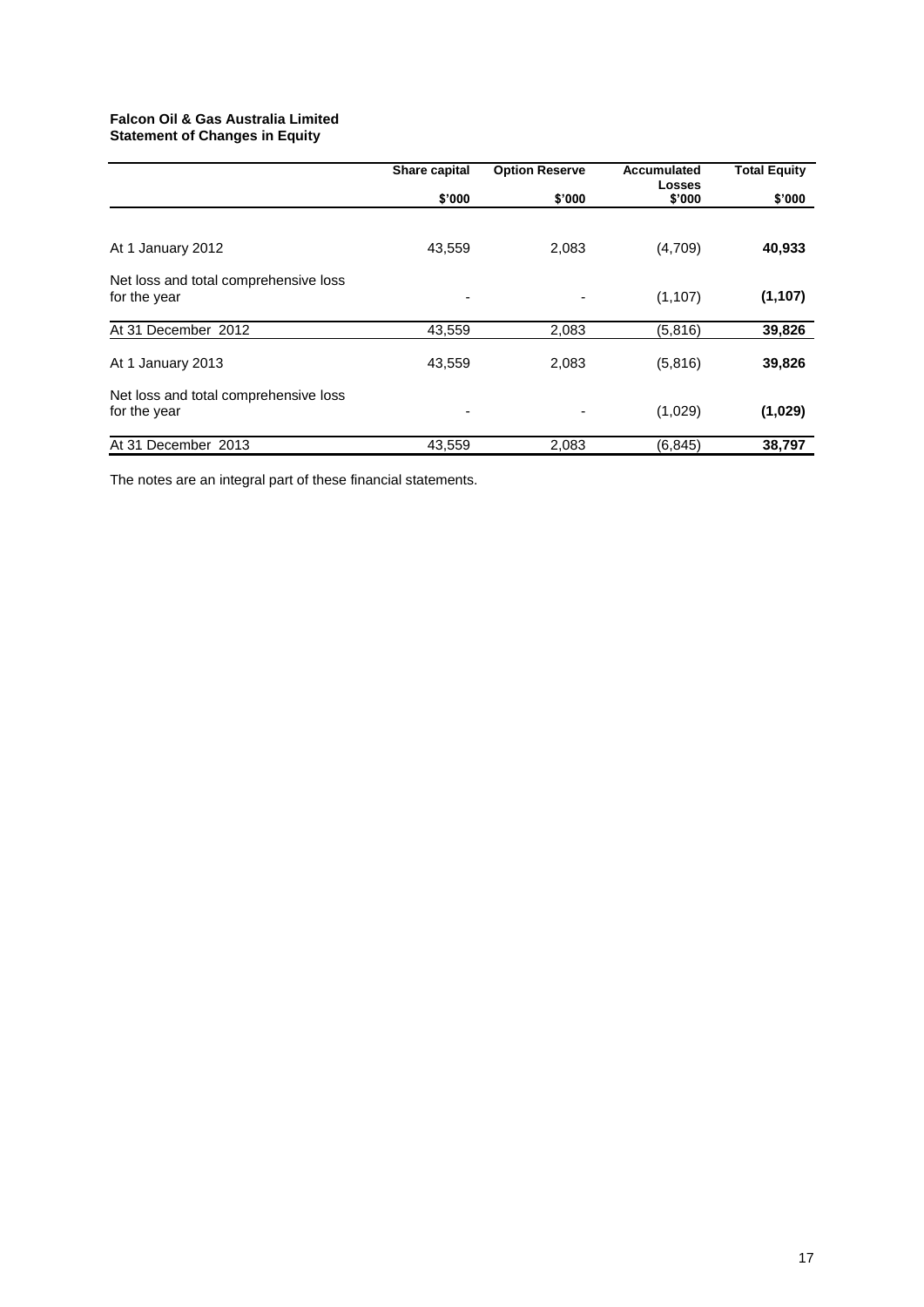# **Falcon Oil & Gas Australia Limited Statement of Cash Flows**

|                                                      |              | Year Ended 31 December |          |
|------------------------------------------------------|--------------|------------------------|----------|
|                                                      |              | 2013                   | 2012     |
|                                                      | <b>Notes</b> | \$'000                 | \$'000   |
| Cash flows from operating activities                 |              |                        |          |
| Net loss for the period                              |              | (1,029)                | (1, 107) |
| Adjustment for:                                      |              |                        |          |
| Net finance expense                                  | 7            | 220                    | 177      |
| Other expenses                                       |              | 240                    | 240      |
| Changes in working capital                           | 8            | (54)                   | (692)    |
| Net cash used in operating activities                |              | (623)                  | (1, 382) |
| Cash flows from investing activities                 |              |                        |          |
| Exploration and evaluation assets                    |              | (2,031)                | (1, 854) |
| Net cash used in investing activities                |              | (2,031)                | (1,854)  |
| Cash flows from financing activities                 |              |                        |          |
| Proceeds from related party loans                    |              | 2,659                  | 1,346    |
| Net cash from financing activities                   |              | 2,659                  | 1,346    |
| Change in cash and cash equivalents                  |              | 5                      | (1,890)  |
| Effect of exchange rates on cash on cash equivalents |              | (4)                    |          |
| Cash and cash equivalents at beginning of year       |              | 24                     | 1,914    |
| Cash and cash equivalents at end of year             |              | 25                     | 24       |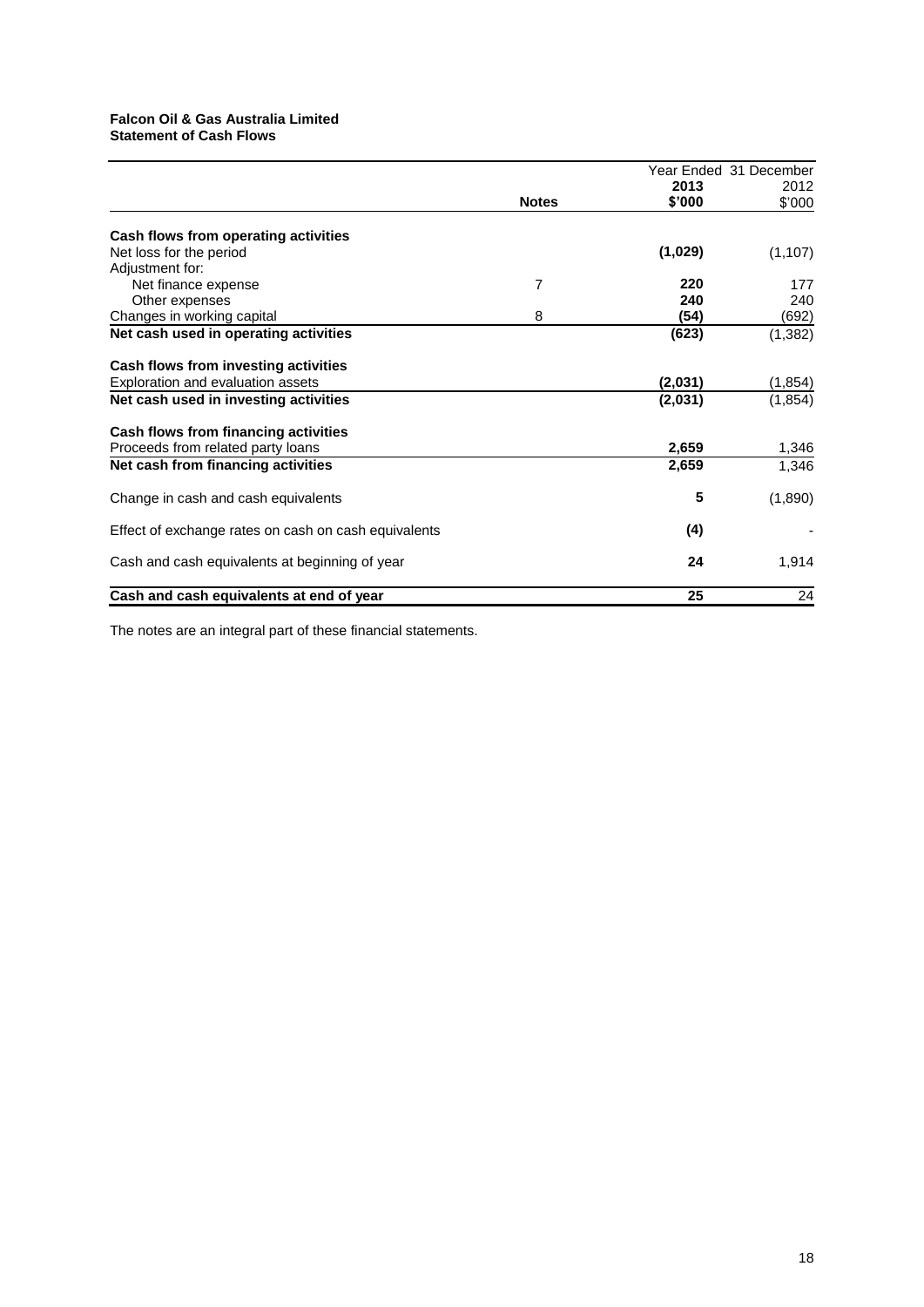#### **1. General Information**

Falcon Oil & Gas Australia Limited (the "'**Company**" or "**Falcon Australia**") is domiciled in Australia at Suite 313, 3 Spring Street, Sydney, NSW 2000, Australia. The Company was incorporated on 21 August 2008. The Company is a for - profit entity and primarily is involved in oil and gas exploration. The parent entity, owning 98.1% of Falcon Australia is Falcon Oil & Gas Limited ("**Falcon**"), a Canadian entity.

Falcon is incorporated in British Columbia, Canada and headquartered in Dublin, Ireland with a technical team based in Budapest, Hungary. Falcon's Common Shares are traded on Toronto's TSX Venture Exchange ("**TSX-V**") (symbol: FO.V); AIM, a market operated by the London Stock Exchange (symbol: FOG) and ESM, a market regulated by the Irish Stock Exchange (symbol: FAC).

#### **2. Accounting policies**

The significant accounting policies adopted by the company are set out below. These policies have been consistently applied to all years presented, unless otherwise stated.

#### **Basis of preparation and going concern**

The Company's financial statements have been prepared on the going concern basis, which assumes that the Company will continue to be able to meet its liabilities as they fall due for the foreseeable future.

The Company's recent acquisition and exploration expenditure has been primarily funded by way of loan from its parent entity, Falcon Oil & Gas Ltd. This loan is a \$12.5 million facility. The facility carries interest at a rate of Libor + 2% up to a maximum of 7%. On 26 April 2013, the lender, Falcon Oil & Gas Ltd, granted an extension of the loan facility to 30 September 2013. On 9 January 2014, the Loan facility was further extended to 30 June 2014.

The board has undertaken a detailed review of the Company's anticipated future working capital requirements. This review indicates that the company needs approximately \$13 million to repay the loan and meet capital and working capital commitments for the foreseeable future.

The Company's ability to continue as a going concern in the foreseeable future is dependent upon its ability to complete the farm – out of its assets and the continued support of its 98.1% parent Falcon Oil & Gas Ltd. The 98.1% parent Falcon Oil & Gas Ltd, has committed to providing financial support to enable the Company to continue as a going concern for the foreseeable future.

The following has been stated in the parent company financial statements, Falcon Oil & Gas Ltd, for the year ended 31 December 2013, which were approved by their Board of Directors on 29 April 2014.

"*The Group's consolidated financial statement have been prepared on a going concern basis which assumes that the Group will be able to meet its liabilities as they fall due for the foreseeable future. For the year ended 31 December 2013, the Group incurred a net loss of \$3.6 million and operating cash outflows of \$5.3 million and as at 31 December 2013, had a retained deficit of \$350.6 million.* 

*During the year the Group raised net funds of \$23.5 million through a brokered private placement on the AIM and ESM markets. These funds have been used in the year to repay the Group's 11% debenture (\$10.2 million), acquire the 25.4% minority interest in Falcon Australia, ongoing operations and to reduce Falcon Australia's Overriding Royalty Interest on the Beetaloo Permits in Australia. As at 31 December 2013 the Group had a cash balance of \$8.4 million.* 

*The Group has forward looking cash commitments regarding its exploration licences of \$3.5 million and overheads which need to be met within the next 12 months. As a result, notwithstanding the Group's recent*  fundraising, the Group's ability to continue as a going concern is dependent upon its ability to raise additional *capital through the sale of additional Common Shares, other debt or equity instruments, asset dispositions or entering into joint arrangement with third parties. The Directors are confident that further funds can be raised and it is appropriate to prepare the financial statements on a going concern basis. However, there can be no certainty that any of the aforementioned transactions will complete. This indicates the existence of a material uncertainty related to events or conditions that may cast significant doubt about the Group's ability to continue as a going concern and, therefore, that it may be unable to realise its assets and discharge its liabilities in the normal course of business. These financial statements do not include the adjustments that would be required if the Group could not continue as a going concern."*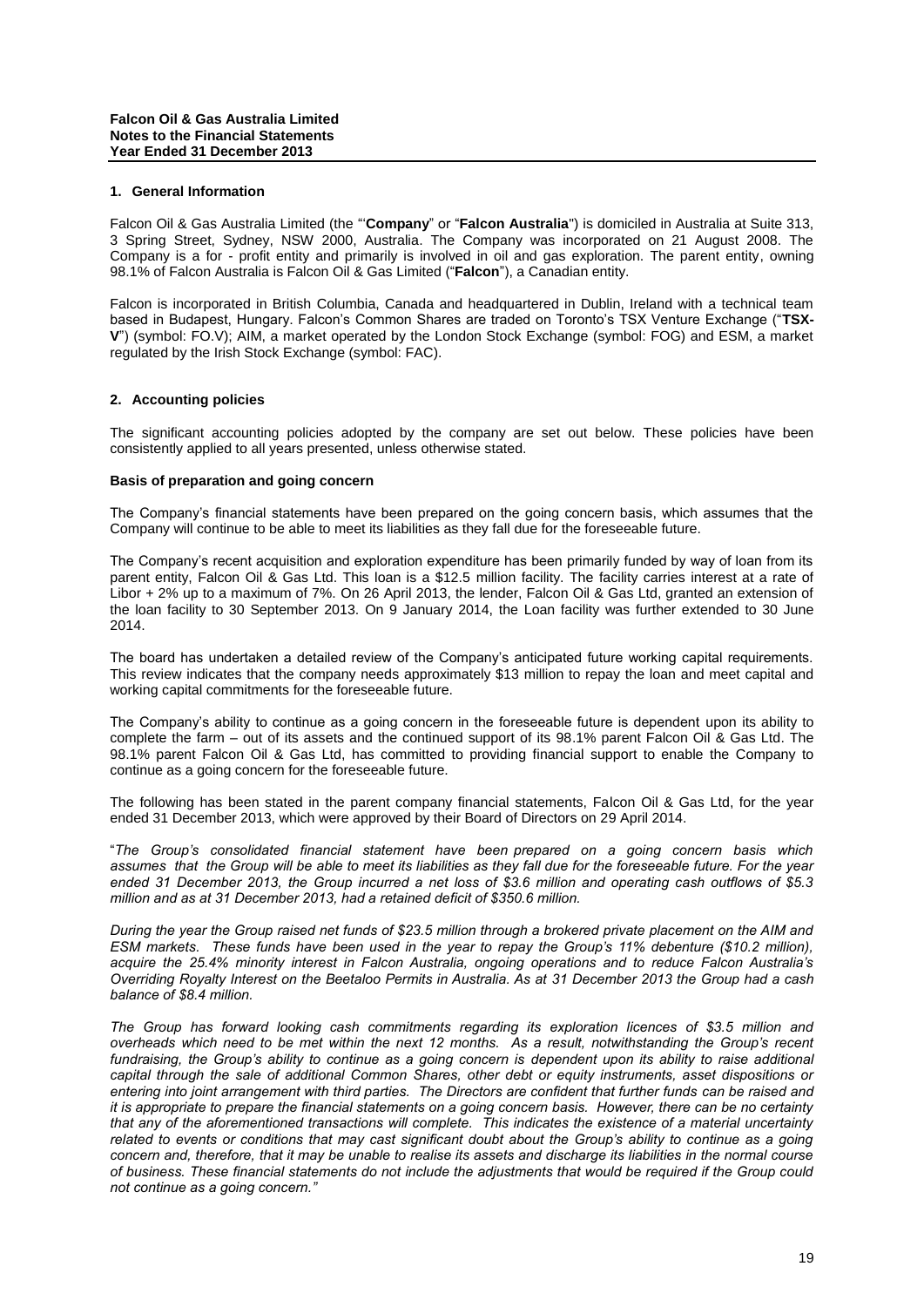The Directors are satisfied that a requisite combination of the aforementioned factors will enable the Company to successfully meet its cash capital requirements for the foreseeable future and as such have prepared the financial statements on a going concern basis.

In the longer term, the recoverability of the carrying value of the Company's long - lived assets is dependent upon the Company's ability to preserve its interest in the underlying petroleum and natural gas properties, the discovery of economically recoverable reserves, the achievement of profitable operations, and the ability of the Company to obtain financing to support its exploration, development and production activities.

# **Statement of compliance**

The special purpose financial report has been prepared in accordance with the requirements of the Corporations Act 2001 and the recognition and measurement aspects of all applicable Australian Accounting Standards ("**AASBs**") adopted by the Australian Accounting Standards Board ("**AASB**"). The directors have determined that the Company is not a reporting entity.

The financial report does not include the disclosure requirements of all AASBs except for the following minimum requirements.

- AASB 101 'Presentation of Financial Statements';
- AASB 107 'Cash Flow Statements':
- AASB 108 'Accounting Policies, Changes in Accounting Estimates and Errors';
- AASB 1031 'Materiality';
- AASB 1048 'Interpretation and Application of Standards'; and
- AASB 1054 'Australian Additional Disclosures'.

The company adopted IFRS 10,'Consolidated Financial Statements'; IFRS 11, 'Joint arrangements'; IFRS 12, ' Disclosure of Interest in Other Entities'; IFRS 13, ' Fair Value Measurement'; IAS 27 (revised) 'Separate Financial Statements'; IAS 28 (revised) 'Investments in Associates and Joint Ventures' and Amendments to IAS 19, 'Employee benefits' on 1 January 2013. The adoption of these standards had no material impact on the results of the company.

The financial report was authorised for issue by the directors on 29 April 2014.

## **Historical cost convention**

The financial report is prepared on the historical cost basis with the exception of trade and other receivables that are initially recognised at fair value, and subsequently measured at amortised cost less accumulated impairment losses.

## **Functional and presentation currency**

The financial report is presented in United States dollars ("**\$**"), which is the Company's functional currency. All amounts are rounded to the nearest \$'000 unless otherwise stated. "**A\$**" where referenced in the financial report represents Australian Dollars.

## **Financial assets**

The Company classifies its financial assets in the following categories: at fair value through the statement of profit or loss and other comprehensive loss, loans and receivables and available - for - sale. The classification depends on the purposes for which the financial assets were acquired. Management determines the classification of its financial assets at initial recognition.

## *(i) Financial assets at fair value through the statement of profit or loss and other comprehensive loss*

Financial assets at fair value through the statement of profit or loss and other comprehensive loss are financial assets held for trading. A financial asset is classified in this category if acquired principally for the purposes of selling in the short term. Derivatives are also categorised as held for trading unless they are designated as hedges. Asset in this category are classified as current assets if expected to be settled within 12 months; otherwise, they are classified as non - current.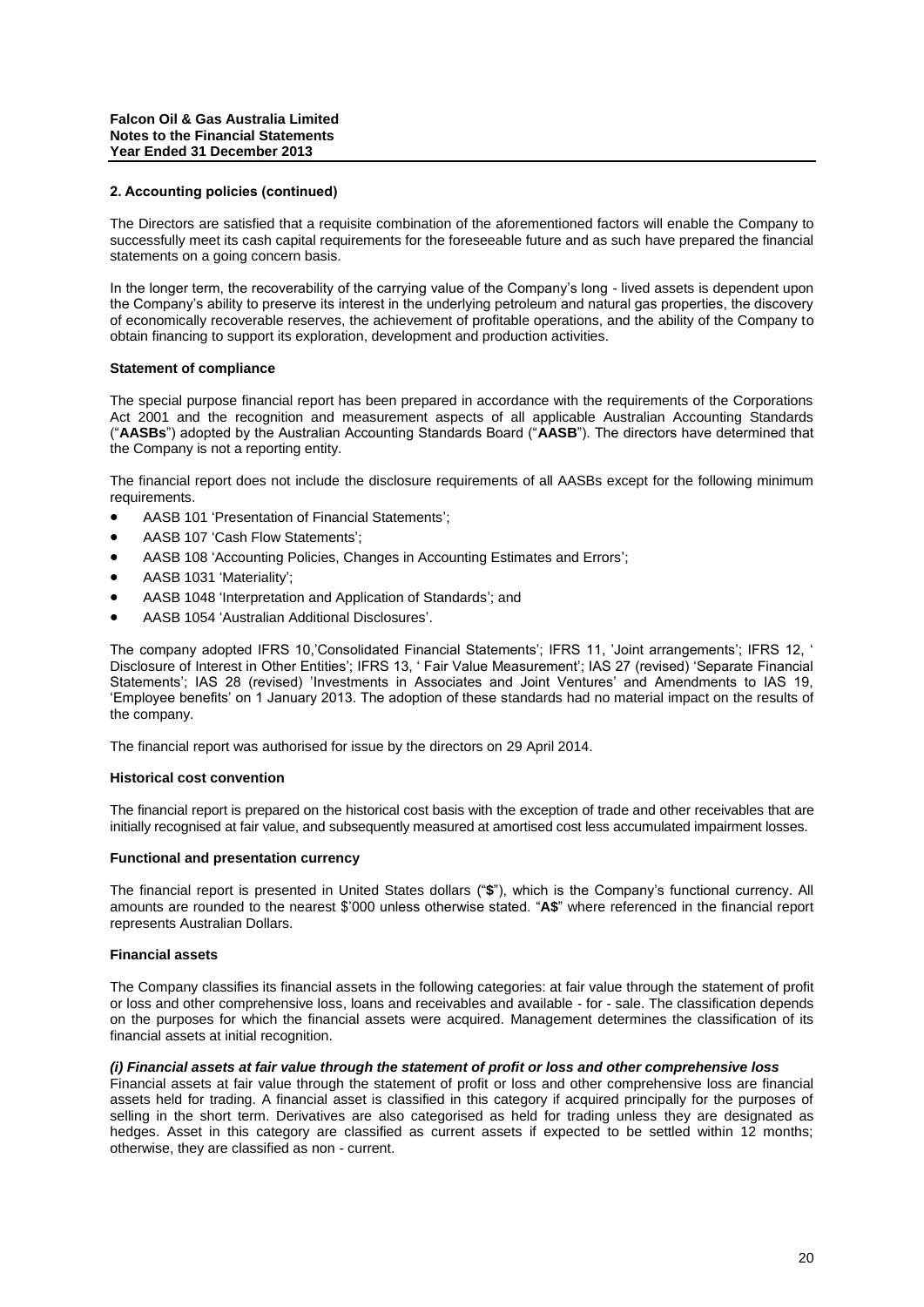#### *(ii) Loans and receivables*

Loans and receivables are non - derivative financial assets with fixed or determinable payments that are not quoted in an active market. They arise when the Company provides money, goods or services directly to a debtor with no intention of trading the receivable. They are initially recognised at fair value and subsequently recorded at amortised cost. They are included in current assets, except for maturities greater than 12 months after the end of the reporting period. These are classified as non - current assets. The Company's loans and receivables comprise "cash and cash equivalents" and "trade and other receivables" in the balance sheet.

## *(iii) Available - for - sale financial assets*

Available - for - sale financial assets are non - derivatives that are either designated in this category or not classified in any of the other categories. They mainly include investments the Company would have in equity securities in which the Company does not have significant influence or control. They are included in non - current assets unless the investment matures or management intends to dispose of it within 12 months of the end of the reporting period.

Available - for - sale financial assets are carried at fair value. Changes in the fair value are recognised in other comprehensive income / loss. When available - for - sale financial assets are sold or impaired the accumulated fair value adjustments previously recognised in equity are included in the statement of profit or loss and other comprehensive loss as gains and losses. At 31 December 2013 and 31 December 2012, the Company had no assets categorised within this category.

## **Trade payables**

Trade payables are recognised initially at fair value and subsequently measured at amortised cost using the effective interest method.

## **Derivative financial instruments**

Derivatives (including embedded derivatives) are initially recognised at fair value of the date a derivative contract is entered into and subsequently re - measured at their fair value. The method of recognising the resulting gain or loss depends on whether the derivative is designated as a hedging instrument, and if so, the nature of the item being hedged. The Company has not designated any derivatives as hedges as at 31 December 2013 or 31 December 2012.

Embedded derivatives are separated from the host contract and accounted for separately if the economic characteristics and risks of the host contract and the embedded derivative are not closely related. Changes in the fair value of separable embedded derivatives are recognised immediately in the statement of profit or loss and other comprehensive loss.

#### **Share capital**

Ordinary shares are classified as equity. Incremental costs directly attributable to the issue of ordinary shares and share options are recognised as a deduction from equity, net of any tax effects.

#### **Intangible exploration assets**

#### *(i) Recognition and measurement*

## *- Exploration and evaluation ("E&E") expenditures*

Pre - license costs are recognised in the statement of profit or loss and other comprehensive loss as part of exploration and evaluation expenses as incurred.

E&E costs, including the costs of acquiring licenses and directly attributable general and administrative costs, initially are capitalised as either tangible or intangible exploration and evaluation assets according to the nature of the assets acquired. The costs are accumulated in cost centers by well, field or exploration area pending determination of technical feasibility and commercial viability i.e. area of interest.

E&E assets are assessed for impairment if (i) sufficient data exists to determine technical feasibility and commercial viability, or (ii) facts and circumstances suggest that the carrying amount exceeds the recoverable amount. For purposes of impairment testing, E&E assets are allocated to cash - generating units.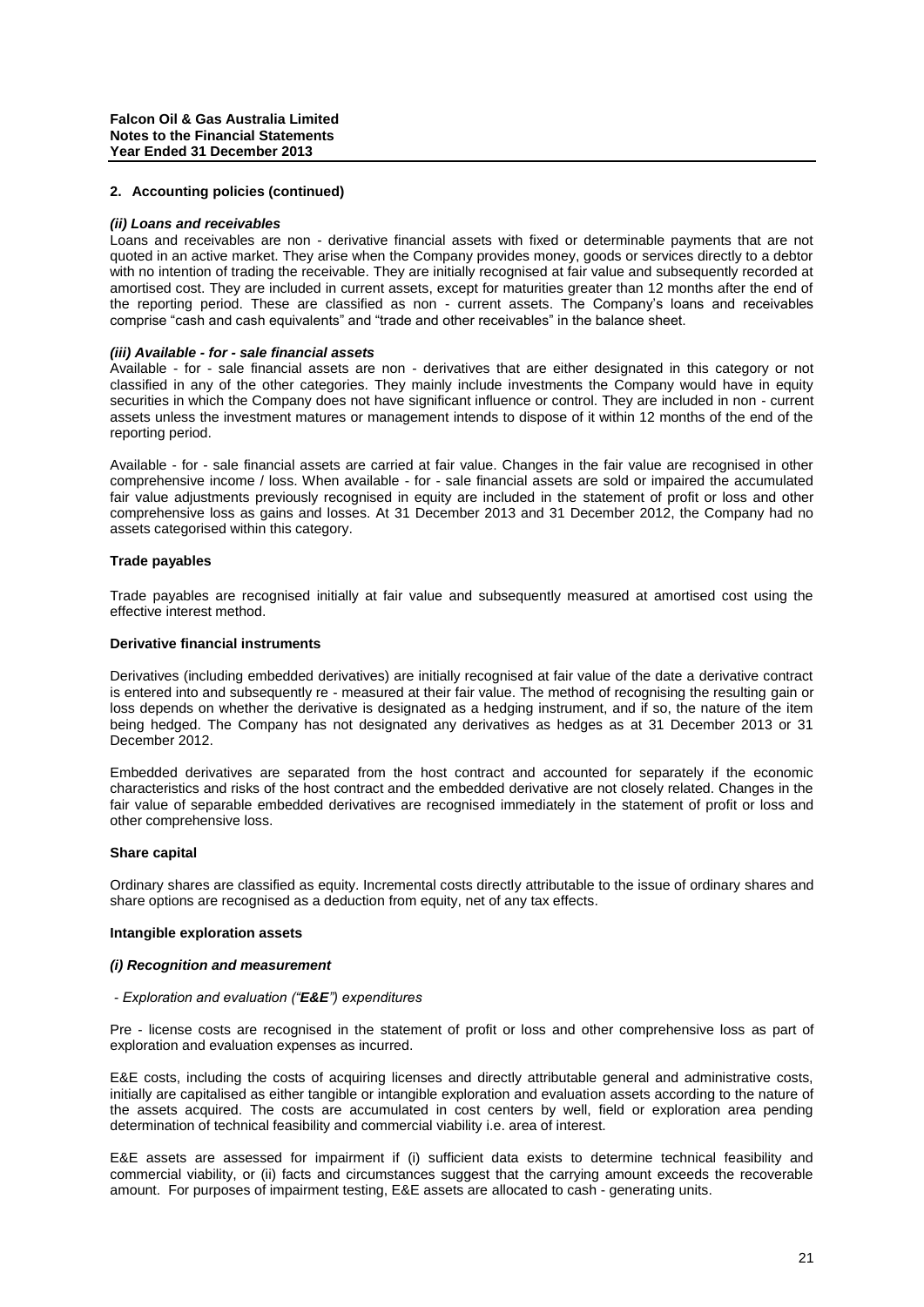The technical feasibility and commercial viability of extracting a mineral resource is considered to be determinable when proven reserves are determined to exist. A review of each exploration license or field is carried out, at least annually, to ascertain whether proven reserves have been discovered. Upon determination of proven reserves, intangible exploration and evaluation assets attributable to those reserves are first tested for impairment and then reclassified from E&E assets to a separate category within tangible assets referred to as oil and natural gas interests.

Proceeds from disposal or farm - out transactions of intangible exploration assets are used to reduce the carrying amount of the assets. When proceeds exceed the carrying amount, the difference is recognised as a gain. When the Company disposes of its' full interests, gains or losses are recognised in the statement of profit or loss and other comprehensive loss.

## *- Development and production costs*

Items of property, plant and equipment, which include oil and gas development and production assets, are measured at cost less accumulated depletion and depreciation and accumulated impairment losses. Development and production assets are grouped into cash - generated units (**"CGU's"**) for impairment testing. When significant parts of an item of property, plant and equipment, including oil and natural gas interests, have different useful lives, they are accounted for as separate items (major components).

Gains and losses on disposal of an item of oil and natural gas interests, are determined by comparing the proceeds from disposal with the carrying amount and are recognised net within "other income" or "other expenses" in the statement of profit or loss and other comprehensive loss.

## *(ii) Subsequent costs*

Costs incurred subsequent to the determination of technical feasibility and commercial viability and the costs of replacing parts of property, plant and equipment are recognised as oil and natural gas interests only when they increase the future economic benefits embodied in the specific asset to which they relate. All other expenditures are recognised in the statement of profit or loss and other comprehensive loss as incurred.

Such capitalised oil and natural gas interests generally represent costs incurred in developing proved and / or probable reserves and bringing in or enhancing production from such reserves, and are accumulated on a field or geotechnical area basis. The carrying amount of any replaced or sold component is derecognised. The costs of the day - to - day servicing of property, plant and equipment are recognised in the statement of profit or loss and other comprehensive loss as incurred.

# *(iii) Depletion, depreciation and amortisation*

The net carrying value of development or production assets is depleted using the unit of production method by reference to the ratio of production in the year to the related proven and probable reserves, taking into account estimated future development and decommissioning costs necessary to bring those reserves into production. Future development costs are estimated taking into account the level of development required to produce the reserves. These estimates are reviewed by independent reserve engineers at least annually.

Proven and probable reserves are estimated using independent reserve engineer reports and represent the estimated quantities of crude oil, natural gas and natural gas liquids which geological, geophysical and engineering data demonstrate with a specified degree of certainty to be recoverable in future years from known reservoirs and which are considered commercially producible. There should be a 50% statistical probability that the actual quantity of recoverable reserves will be more than the amount estimated as proven and probable and a 50% statistical probability that it will be less. The equivalent statistical probabilities for the proven component of proven and probable reserves are 90% and 10%, respectively.

Such reserves may be considered commercially producible if management has the intention of developing and producing them and such intention is based upon:

- a reasonable assessment of the future economics of such production;
- a reasonable expectation that there is a market for all or substantially all the expected oil and natural gas production; and
- evidence that the necessary production, transmission and transportation facilities are available or can be made available.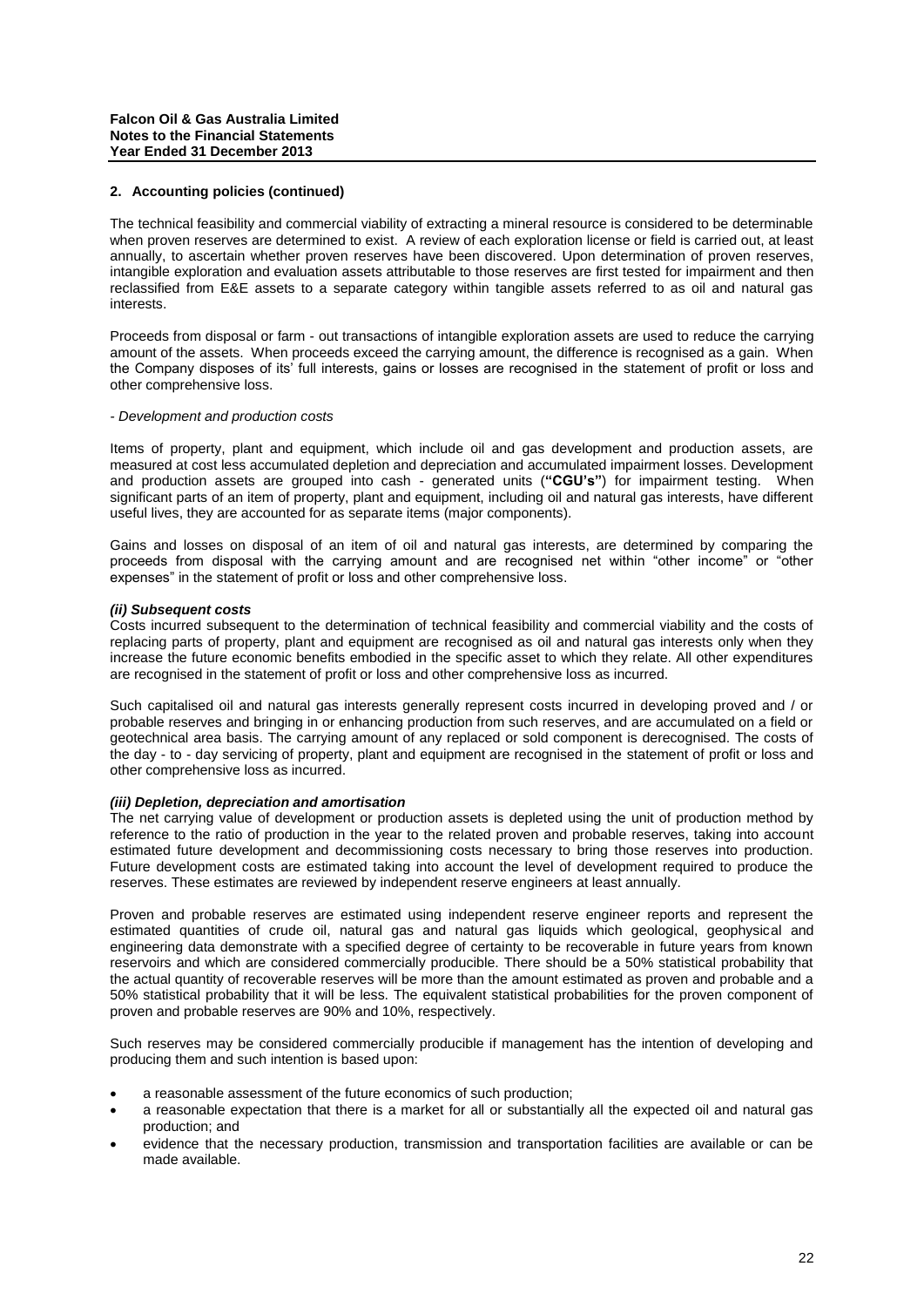Reserves may only be considered proven and probable if the ability to produce is supported by either actual production or a conclusive formation test. The area of reservoir considered proven includes (a) that portion delineated by drilling and defined by gas - oil and / or oil - water contacts, if any, or both, and (b) the immediately adjoining portions not yet drilled, but which can be reasonably judged as economically productive on the basis of available geophysical, geological and engineering data. In the absence of information on fluid contacts, the lowest known structural occurrence of oil and natural gas controls the lower proved limit of the reservoir.

Reserves which can be produced economically through application of improved recovery techniques (such as fluid injection) are only included in the proven and probable classification when successful testing by a pilot project, the operation of an installed program in the reservoir, or other reasonable evidence (such as, experience of the same techniques on similar reservoirs or reservoir simulation studies) provides support for the engineering analysis on which the project or program was based.

#### **Leased assets**

Leases where the Company assumes substantially all the risks and rewards of ownership are classified as finance leases. Upon initial recognition the leased asset is measured at an amount equal to the lower of its fair value and the present value of the minimum lease payments. Subsequent to initial recognition, the asset is accounted for in accordance with the accounting policy applicable to that asset.

Minimum lease payments made under finance leases are apportioned between the finance expenses and the reduction of the outstanding liability. The finance expenses are allocated to each year during the lease term so as to produce a constant periodic rate of interest on the remaining balance of the liability.

Other leases are operating leases, which are not recognised on the Company's statement of financial position.

Payments made under operating leases are recognised in the statement of profit or loss and other comprehensive loss on a straight - line basis over the term of the lease. Lease incentives received are recognised as an integral part of the total lease expense, over the term of the lease.

#### **Impairment**

#### *(i) Financial assets*

A financial asset is assessed at each reporting date to determine whether there is any objective evidence that it is impaired. A financial asset is considered to be impaired if objective evidence indicates that one or more events have had a negative effect on the estimated future cash flows of that asset.

An impairment loss in respect of a financial asset measured at amortised cost is calculated as the difference between its carrying amount and the present value of the estimated future cash flows discounted at the original effective interest rate.

Individually significant financial assets are tested for impairment on an individual basis. The remaining financial assets are assessed collectively in groups that share similar credit risk characteristics.

All impairment losses are recognised in the statement of profit or loss and other comprehensive loss. An impairment loss is reversed if the reversal can be related objectively to an event occurring after the impairment loss was recognised. For financial assets measured at amortised cost the reversal is recognised in the statement of profit or loss and other comprehensive loss.

#### *(ii) Non - financial assets*

The carrying amounts of the Company's non - financial assets, other than E&E assets are reviewed at each reporting date to determine whether there is any indication of impairment. If any such indication exists, then the asset's recoverable amount is estimated. E&E assets are assessed for impairment when they are reclassified to property, plant and equipment, as oil and natural gas interests, and also if facts and circumstances suggest that the carrying amount exceeds the recoverable amount.

For the purpose of impairment testing, assets are grouped together into the smallest group of assets that generates cash inflows from continuing use that are largely independent of the cash inflows of other assets or groups of assets, the cash - generating unit (**"CGU"**). The recoverable amount of an asset or a CGU is the greater of its value in use and its fair value less costs to sell.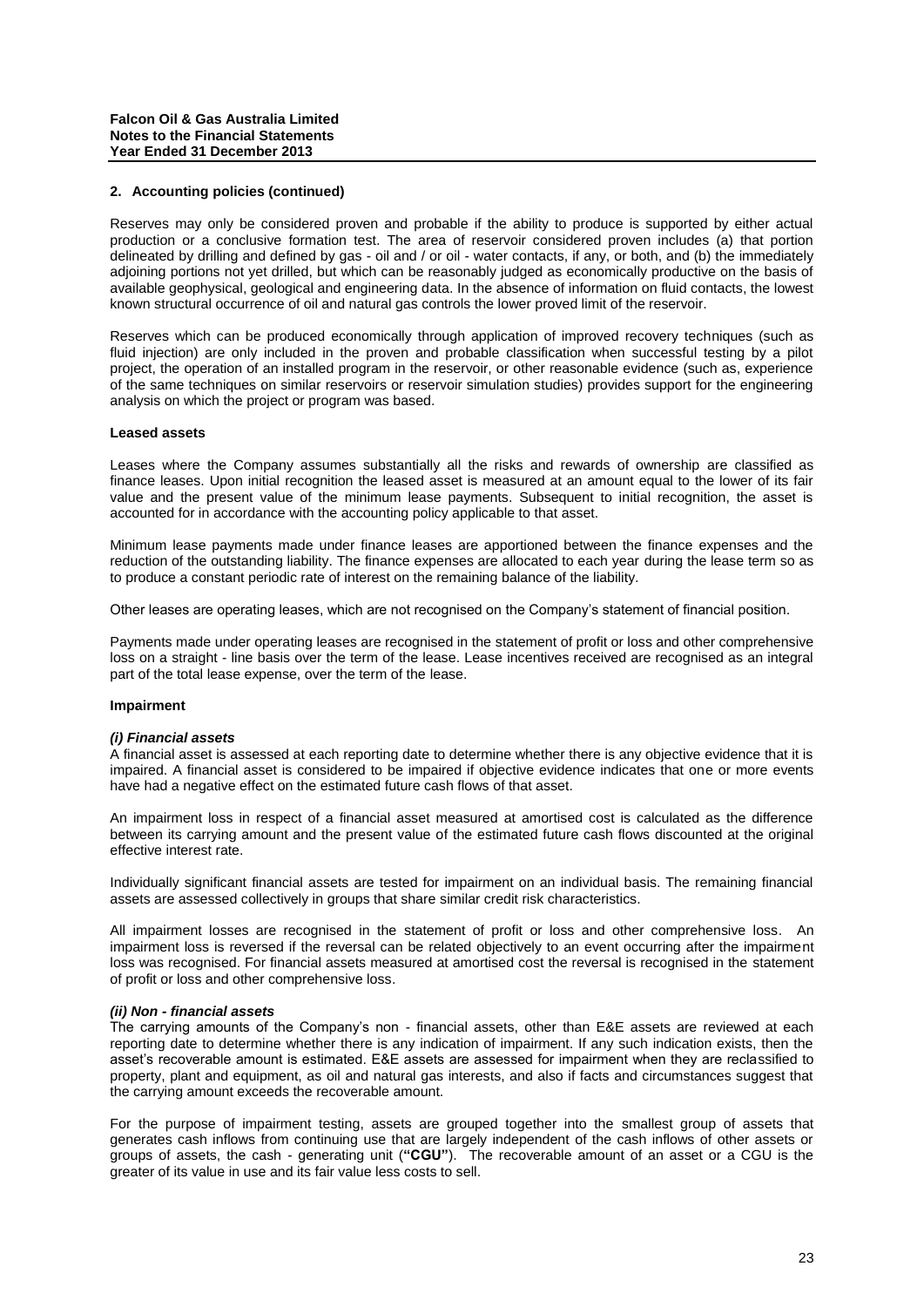In assessing value in use, the estimated future cash flows are discounted to their present value using a pre - tax discount rate that reflects current market assessments of the time value of money and the risks specific to the asset. Value in use is generally computed by reference to the present value of the future cash flows expected to be derived from production of proven and probable reserves.

E&E assets are allocated to related CGU's when they are assessed for impairment, both at the time of any triggering facts and circumstances as well as upon their eventual reclassification to producing assets (oil and natural gas interests in property, plant and equipment).

An impairment loss is recognised if the carrying amount of an asset or its CGU exceeds its estimated recoverable amount. Impairment losses are recognised in the statement of profit or loss and other comprehensive loss. Impairment losses recognised in respect of CGU's are allocated to reduce the carrying amounts of the other assets in the unit (group of units) on a pro rata basis.

Impairment losses recognised in prior years are assessed at each reporting date for any indications that the loss has decreased or no longer exists. An impairment loss is reversed if there has been a change in the estimates used to determine the recoverable amount. An impairment loss is reversed only to the extent that the asset's carrying amount does not exceed the carrying amount that would have been determined, net of depletion and depreciation or amortisation, if no impairment loss had been recognised.

## **Provisions**

A provision is recognised if, as a result of a past event, the Company has a present legal or constructive obligation that can be estimated reliably, and it is probable that an outflow of economic benefits will be required to settle the obligation. Provisions are determined by discounting the expected future cash flows at a pre - tax rate that reflects current market assessments of the time value of money and the risks specific to the liability. Provisions are not recognised for future operating losses.

## *(i) Decommissioning provisions*

The Company's activities give rise to dismantling, decommissioning and site disturbance re - mediation activities. Provision is made for the estimated cost of site restoration and capitalised in the relevant asset category.

Decommissioning provisions are measured at the present value of management's best estimate of expenditure required to settle the present obligation at the statement of financial position date. Subsequent to initial measurement, the obligation is adjusted at the end of each period to reflect the passage of time and changes in the estimated future cash flows underlying the obligation. The increase in the provision due to the passage of time is recognised as finance costs whereas increases / decreases due to changes in the estimated future cash flows are recorded against the related asset. Actual costs incurred upon settlement of the decommissioning provisions are charged against the provision to the extent the provision was established.

## *(ii) Legal matters*

A provision for legal matters is recognised when legal action is threatened or initiated, and management considers it probable that the legal actions will result in an obligation for the Company. The provision is determined based on the expected cash flows, including legal expenses, and considering the time value of money. When the legal matter relates to exploration and evaluation activities, the recognition of the provision and subsequent change in the expected cash flows is recorded in exploration and evaluation assets.

## **Finance income and expenses**

Financing costs comprise interest payable on borrowings calculated using the effective interest method, and interest earned.

Borrowing costs incurred for the construction of qualifying assets are capitalised during the period of time that is required to complete and prepare the assets for their intended use or sale. All other borrowing costs are recognised in the statement of profit or loss and other comprehensive loss using the effective interest method. The capitalisation rate used to determine the amount of borrowing costs to be capitalised is the weighted average interest rate applicable to the Company's outstanding borrowings during the period.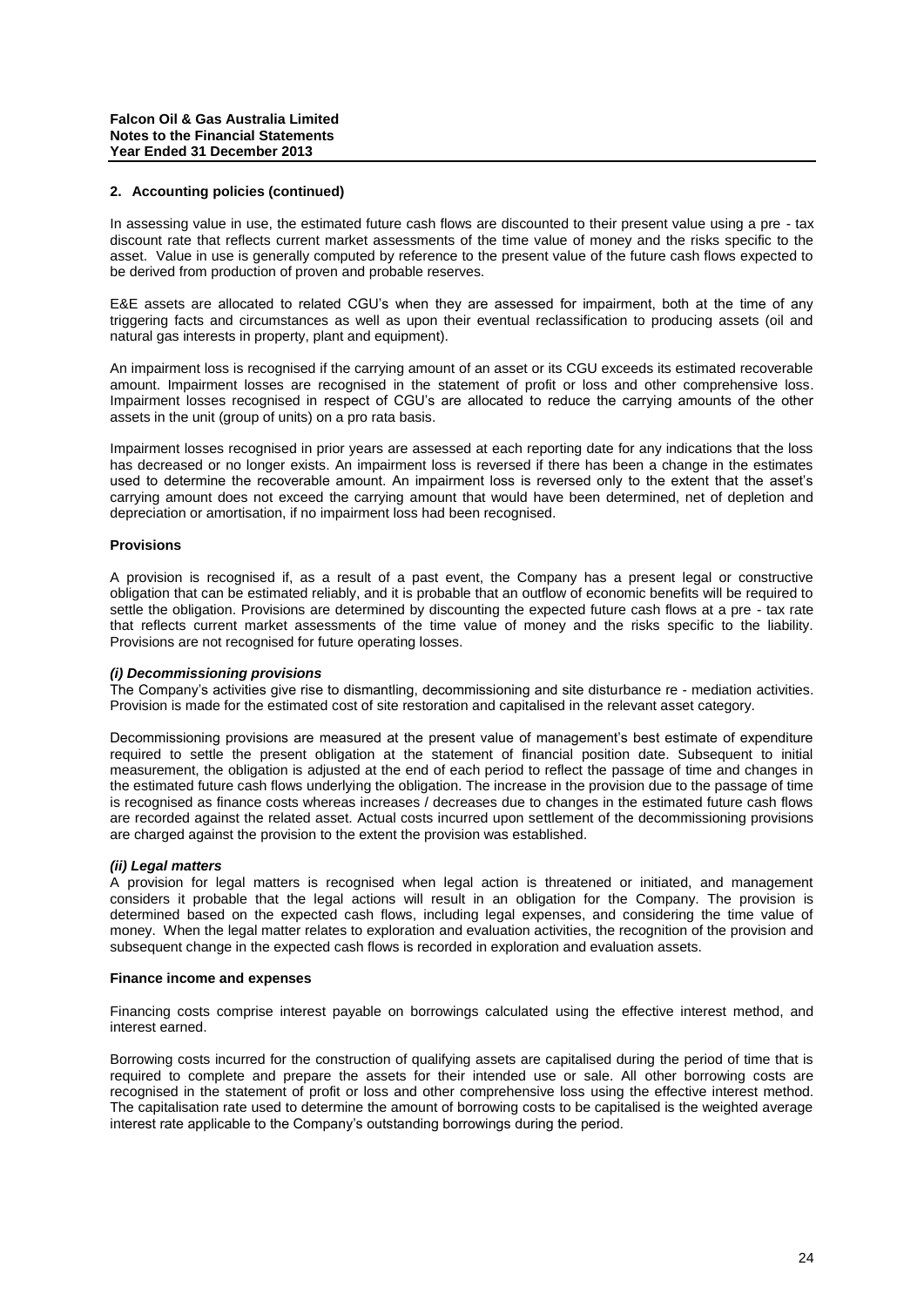Interest income is recognised as it accrues in the statement of profit or loss and other comprehensive loss, using the effective interest method.

Interest bearing borrowings are recognised initially at fair value less attributable transaction costs. Subsequent to initial recognition, interest bearing borrowings are stated at amortised cost with any difference between cost and redemption value being recognised in the Statement of profit or loss and other comprehensive loss over the period of the borrowings on an effective interest basis.

Foreign currency gains and losses, reported under finance income and expenses, are those related to financing items.

## **Income tax**

Income tax expense comprises current and deferred tax. Income tax expense is recognised in the statement of profit or loss and other comprehensive loss except to the extent that it relates to items recognised directly in equity, in which case it is recognised in equity.

Current tax is the expected tax payable on the taxable income for the year, using tax rates enacted or substantively enacted at the reporting date, and any adjustment to tax payable in respect of previous years.

Deferred tax is recognised using the statement of financial position method, providing for temporary differences between the carrying amounts of assets and liabilities for financial reporting purposes and the amounts used for taxation purposes. Deferred tax is not recognised on the initial recognition of assets or liabilities in a transaction that is not a business combination. In addition, deferred tax is not recognised for taxable temporary differences arising on the initial recognition of goodwill. Deferred tax is measured at the tax rates that are expected to be applied to temporary differences when they reverse, based on the laws that have been enacted or substantively enacted by the reporting date. Deferred tax assets and liabilities are offset if there is a legally enforceable right to offset, and they relate to income taxes levied by the same tax authority on the same taxable entity, or on different tax entities, but they intend to settle current tax liabilities and assets on a net basis or their tax assets and liabilities will be realised simultaneously.

A deferred tax asset is recognised to the extent that it is probable that future taxable profits will be available against which the temporary difference can be utilised. Deferred tax assets are reviewed at each reporting date and are reduced to the extent that it is no longer probable that the related tax benefit will be realised.

## **Goods and services tax**

Revenue, expenses and assets are recognised net of the amount of goods and services tax ("**GST**"), except where the amount of GST incurred is not recoverable from the taxation authority. In these circumstances, the GST is recognised as part of the cost of acquisition of the asset or as part of the expense.

Receivables and payables are stated with the amount of GST included. The net amount of GST recoverable from, or payable to, the Australian Tax office ("**ATO**") is included as a current asset or liability in the balance sheet.

Cash flows are included in the statement of cash flows on a gross basis. The GST components of cash flows arising from investing and financing activities which are recoverable from, or payable to, the ATO are classified as operating cash flows.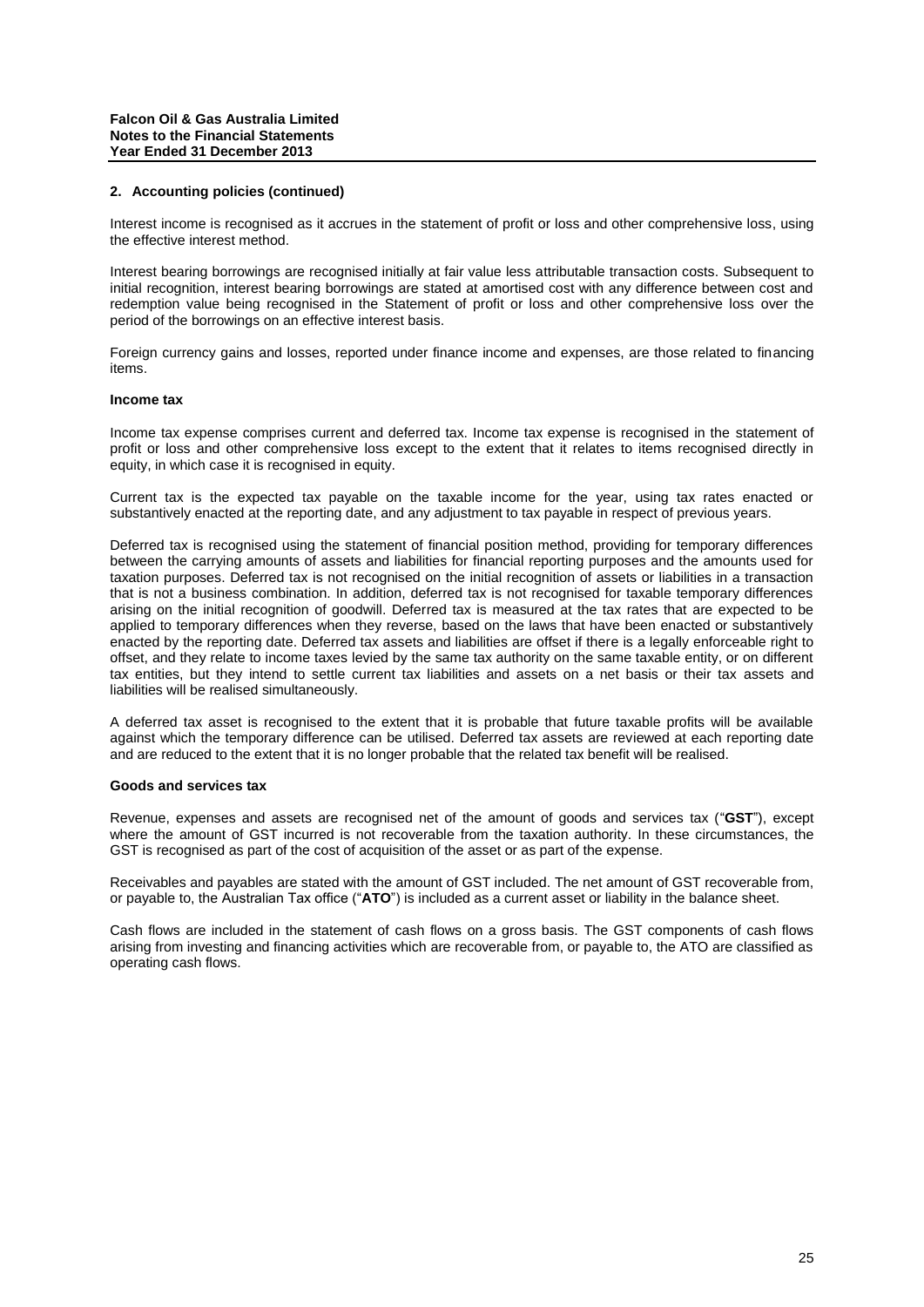#### **3. Critical accounting estimates and judgements**

Preparation of financial report requires a significant number of judgemental assumptions and estimates to be made. This impacts the income and expenses recognised in the statement of profit or loss and other comprehensive loss together with the valuation of the assets and liabilities in the statement of financial position. Such estimates and judgements are based on historical experience and other factors, including expectation of future events that are believed to be reasonable under the circumstances and are subject to continual re evaluation. It should be noted that the impact of valuation in some assumptions and estimates can have a material impact on the reported results.

The following are key sources of estimation uncertainty and critical accounting judgements in applying the Company's accounting policies:

#### *Critical judgments*

#### *(i) Exploration and evaluation assets*

The carrying value of exploration and evaluation assets was \$51.4 million at 31 December 2013 (2012: \$49.9 million). The Company has determined that there are no indicators of impairment present in accordance with AASB 6 "Exploration for and evaluation of mineral interests" and thus impairment evaluations were not performed on the asset.

Management's conclusion that no facts or circumstances exist that suggested the exploration and evaluation assets may be impaired required judgment based on experience and the expected progress of current exploration and evaluation activities and the successful completion of farm - out projects.

#### The critical judgments were:

Falcon Australia will secure participation by a new farm - in or joint venture partner for the development of the Beetaloo exploration permits in Australia. If Falcon Australia is unable to secure participation by a new farm – in or joint venture partner its ability to develop and realise its investment in the asset could be significantly curtailed and therefore could potentially give rise to an indicator of impairment.

## *Critical estimates*

#### *(ii) Going concern*

The financial statements have been prepared on the going concern basis. In considering the financial position of the Company, the Company has considered the forecasted operating and capital expenditures for the foreseeable future and cash flows relating to its financing. Forecasting those cash flows requires significant judgment when estimating expected operating expenditure, capital expenditure, expected monies to be received from potential farm - in partners and the continued support of the parent company.

## **4. Standards, Interpretations and amendments to published standards that are not yet effective**

A number of new standards, amendments to standards and interpretations are effective for annual periods beginning after 1 January 2014, and have not been applied in preparing these financial statements. The Company does not plan to adopt these standards, early and the extent of the impact has not been assessed yet.

#### **5. General and administrative expenses**

General and administrative expenses costs of:

|                                 | Year Ended 31 December |        |
|---------------------------------|------------------------|--------|
|                                 | 2013                   | 2012   |
|                                 | \$'000                 | \$'000 |
| Accounting and audit fees       | 84                     | 86     |
| Consulting fees                 | 206                    | 235    |
| Legal fees                      | 13                     | 220    |
| Office and Administrative costs | 66                     | 73     |
| Directors' fees                 | 38                     | 41     |
| Travel and promotion            | 162                    | 35     |
|                                 | 569                    | 690    |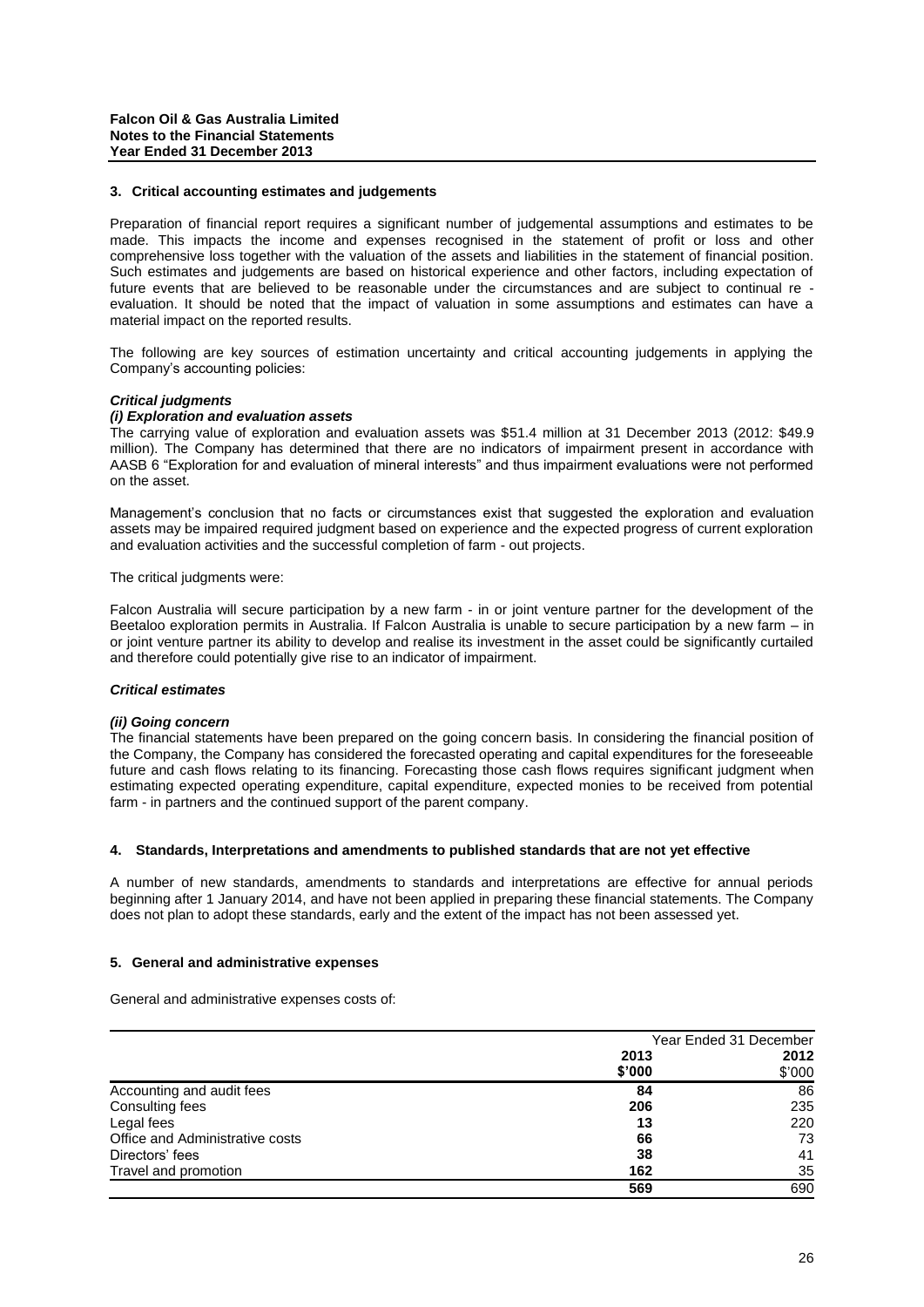## **6. Auditors' Remuneration**

|                                                                           | Year ended 31 December |                |
|---------------------------------------------------------------------------|------------------------|----------------|
|                                                                           | 2013<br>\$'000         | 2012<br>\$'000 |
| Audit of financial report - BDO; (2012: KPMG)<br>Non audit services - BDO | 11<br>18               | 28             |
|                                                                           | 29                     | 28             |

The Company's auditors changed post year end. With effect from 9 January 2014, BDO Audit (WA) Pty Ltd. of Subiaco, Western Australia ("**BDO**") was appointed as Company auditor. The incumbent, KPMG of Brisbane, Queensland, Australia ("**KMPG**") resigned effective 9 January 2014. The above amounts are stated excluding expenses and GST.

Non audit services comprises an independent expert report prepared in accordance with section 611 of the Corporations Act to accompany the Notice of meeting sent to shareholders as part of the parent's acquisition of the minority shareholders. The report detailed whether the advantages of the transaction out weighted the disadvantages. This report was commissioned prior to BDO's appointment as auditors.

KPMG were not engaged for services during 2013 with the exception of the completion of the 2012 audit.

The Company has considered the non – audit services provided during the year by the auditor. The Company is satisfied that the provision of those non – audit services during the year, prior to their appointment as auditor by the auditor is compatible with, and did not compromise, the auditor independence requirements of the Corporation Act 2001 for the following reasons:

- all non audit services were subject to the corporate governance procedures adopted by the Company and have been reviewed to ensure they do not impact the integrity and objectivity of the auditor; and
- the non audit services provided do not undermine the general principles relating to auditor independence as set out in APES 110 Code of Ethics for Professional Accountants, as they did not involve reviewing or auditor's own work, acting in a management or decision making capacity for the Group, acting as an advocate for the Group or jointly sharing risks and rewards.

## **7. Finance expense**

|                                            | Year ended 31 December |        |
|--------------------------------------------|------------------------|--------|
|                                            | 2013                   | 2012   |
|                                            | \$'000                 | \$'000 |
| <b>Finance income</b>                      |                        |        |
| Net foreign exchange gain                  | 13                     |        |
|                                            | 13                     |        |
| <b>Finance expense</b>                     |                        |        |
| Effective interest on loans and borrowings | (233)                  | (124)  |
| Net foreign exchange loss                  |                        | (53)   |
|                                            | (233)                  | (177)  |
| Net finance expense                        | (220)                  | (177)  |

Interest costs noted above relate to the related party loan (refer to note 17). The incurred interest has been capitalised in the outstanding loan balance.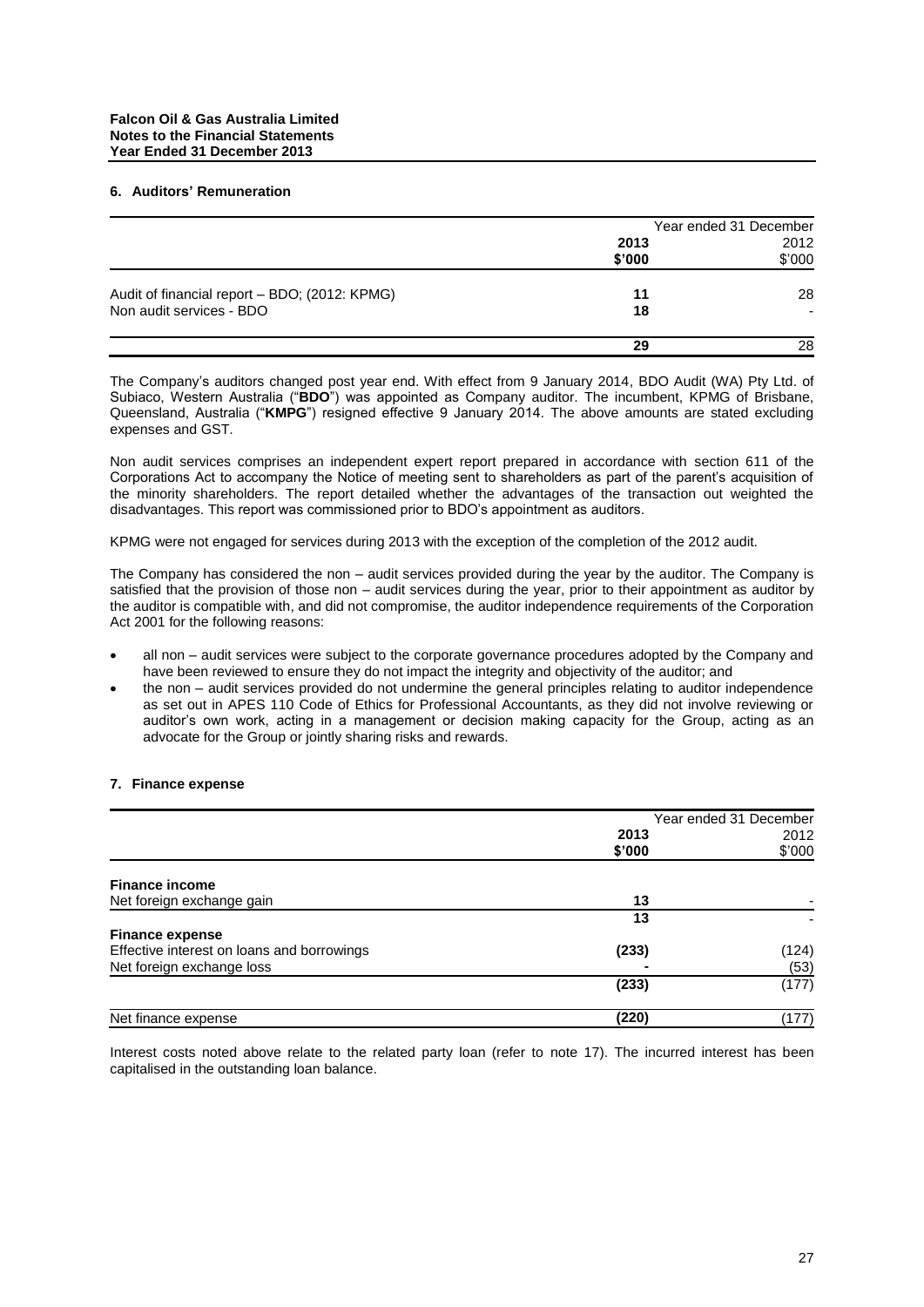#### **8. Supplement Cash Flow Information**

Changes in non - cash working capital is comprised of :

|                                                                      | Year ended 31 December |                |
|----------------------------------------------------------------------|------------------------|----------------|
|                                                                      | 2013<br>\$'000         | 2012<br>\$'000 |
| Trade and other receivables<br>Accounts payable and accrued expenses | 16<br>(70)             | 894<br>(1,586) |
|                                                                      | (54)                   | (692)          |

#### **9. Exploration & Evaluation assets**

|                              | Year ended 31 December |        |
|------------------------------|------------------------|--------|
|                              | 2013                   | 2012   |
|                              | \$'000                 | \$'000 |
| Opening balance at 1 January | 49,873                 | 48,221 |
| Additions                    | 1.571                  | 1,652  |
| Balances as at 31 December   | 51.444                 | 49,873 |

E&E assets consist of the Company's exploration projects which are pending the determination of proven or probable reserves. Additions represent the Company's costs incurred on E&E assets during the period.

The impairment of intangible exploration assets, and any eventual reversal thereof, is recognised as additional depletion, depreciation and amortisation expense in the statement of profit or loss and other comprehensive loss as impairment of non - current assets.

As at 31 December 2013 and 31 December 2012, there were no indicators of impairment as defined by AASB 6, and as such no impairment testing was performed.

# **Beetaloo Basin, Northern Territory, Australia**

Falcon Australia is the registered holder of four exploration permits, comprising approximately 7 million acres (approximately 28,000 km<sup>2</sup>) in the Beetaloo Basin, Northern Territory, Australia.

In April 2011, Falcon Australia entered into a joint venture with Hess Australia (Beetaloo) Pty. Ltd ("Hess") whereby Hess agreed to collect seismic data over an area covering three of the four Beetaloo Exploration Permits, excluding an area covering approximately 100,000 acres (approximately 405 km2) surrounding the Shenandoah-1 well - bore (the "**Hess Area of Interest**").

Under the terms of the E&P Agreement, Hess paid \$20.0 million to the Company (i) as a participation fee for the exclusive right to conduct operations for the exploration, drilling, development and production of hydrocarbons from the Hess Area of Interest and (ii) as consideration for warrants to acquire 10,000,000 common shares in the capital of the parent company exercisable from 14 November 2011 through 13 January 2015 at an exercise price of CDN\$0.19 per share (the "**Hess Warrants**"). The \$20.0 million of gross proceeds received from Hess in 2011 were reduced by closing costs of \$1.3 million resulting in net proceeds of \$18.7 million.

In November 2011, Falcon Australia, in accordance with the work program for Permit EP-98, completed the testing and stimulation of the Shenandoah-1 well at its sole cost, and the well has been plugged and abandoned. Falcon Australia provided Hess with the data obtained from these activities, and Hess paid Falcon Australia \$2.0 million.

Since the date of the agreement and during 2011 and 2012, Hess acquired 3,490 kilometres of 2D seismic data.

Hess had the option, valid until 30 June 2013, to acquire a 62.5% working interest in the Hess Area of Interest by committing to drill and evaluate five exploration wells at Hess' sole cost, one of which must have been a horizontal well. All costs to plug and abandon the five exploration wells would have been borne solely by Hess. Hess had also agreed, subject to proceeding to the development phase, to carry Falcon Australia, on a first development well, up to a gross cost of \$10 million. Costs to drill wells after the five exploration wells and the first development well (and after the initial \$10 million) would have been borne 62.5% by Hess and 37.5% by Falcon Australia.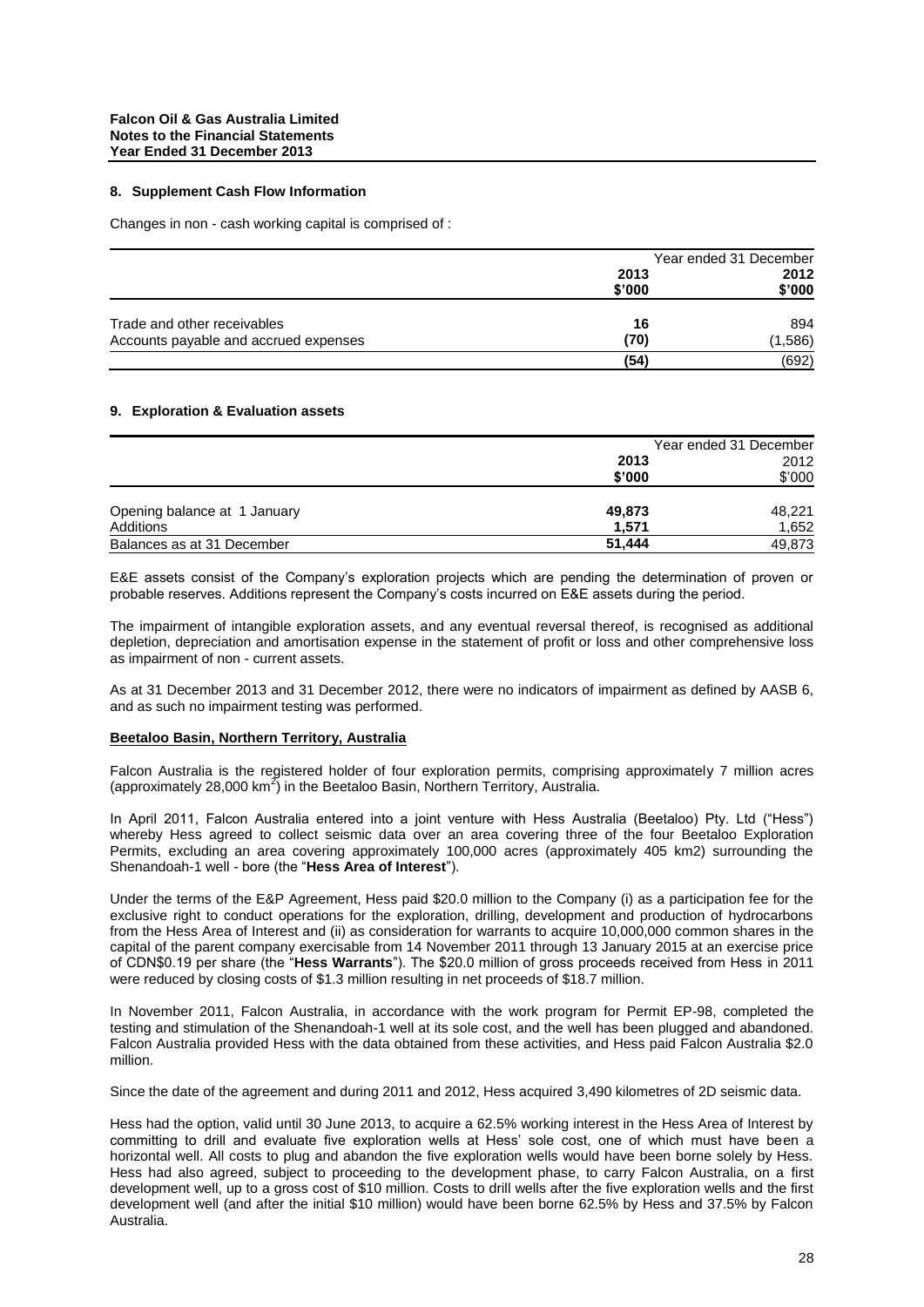# **9. Exploration & Evaluation assets (continued)**

However, Hess did not elect to commit to drilling the five wells required to earn their interest in the Beetaloo permits by the agreed deadline. Therefore, in accordance with the Participation Agreement (as amended), which granted Hess the first extension, failure to elect on time meant that Hess forfeited their right to earn 62.5% in three of the Beetaloo permits. Hess had requested a one month extension to allow them sufficient time to conclude a farm - out deal with a third party. However, the late request by Hess to defer the election date again was unanimously rejected by the Board for reasons outlined below:

- Falcon Australia retained a 100% working interest in the four Beetaloo exploration permits which put Falcon Australia in a stronger position going forward;
- Hess had transferred a perpetual, royalty free and irrevocable licence to Falcon Australia over the 3,490 kilometres of seismic acquired by them;
- The initial interpretation of 3,490 kilometres of new seismic data, acquired at no cost to Falcon Australia, was extremely encouraging; (See results of the seismic program below for further details)
- Identification of a shale oil play in the northern part of the permits in addition to the shale gas and conventional plays throughout the acreage;
- Unsolicited interest from major oil and gas companies; and
- Falcon Australia had already granted Hess an extension from August 2012 to June 2013.

# *Results of Seismic Program in Beetaloo Basin, Australia*

As noted above, under the terms of the 2011 Participation Agreement, in 2011 and 2012 Hess acquired 3,490 kilometres of 2D seismic data investing approximately \$80 million during that period at no cost to Falcon Australia. The seismic database, along with existing well data, provides a very solid platform to extrapolate a detailed structural and stratigraphic model for the main parts of the Beetaloo Basin.

All the necessary elements of a productive unconventional and conventional petroleum system have been identified in multiple shales and sand reservoirs, and it is now clear that the Beetaloo Basin is an active petroleum system.

Three hydrocarbon plays have been identified:

- the shale gas potential in the basin centre;
- a shale oil play in the northern part of the permits; and
- conventional prospects throughout the acreage.

Recent interpretation of the seismic database mapped out several conventional drilling targets that are promising areas of hydrocarbons accumulation in the form of structural closures and traps.

# **10. Trade and other receivables (non - current assets)**

|                   | As at 31 December |        |
|-------------------|-------------------|--------|
|                   | 2013              | 2012   |
|                   | \$'000            | \$'000 |
| Bonds for permits | 219               | 487    |
|                   | 219               | 487    |

## **11. Cash and cash equivalents**

Cash and cash equivalents can include cash on hand, deposits held on call with banks, other short term highly liquid investments with initial maturities of three months or less at inception and bank overdrafts where a legal right of offset exists. Bank overdrafts where no legal right of offset exists are shown within borrowings in current liabilities in the statement of financial position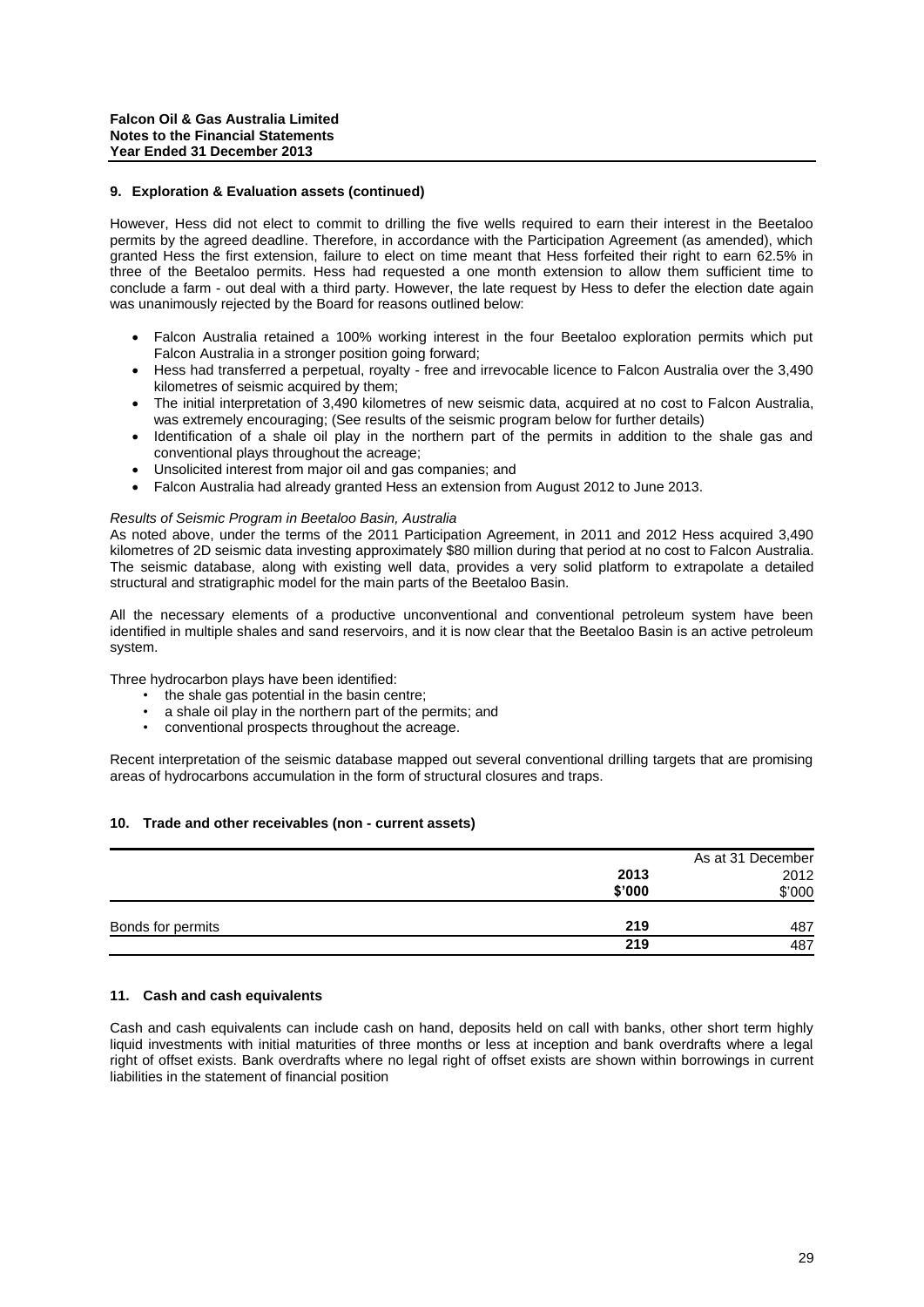#### **12. Trade and other receivables (current assets)**

|                   | As at 31 December |        |
|-------------------|-------------------|--------|
|                   | 2013              | 2012   |
|                   | \$'000            | \$'000 |
| Prepayments       | Я                 |        |
| Other receivables | o                 | 21     |
|                   | 16                | 32     |

## **13. Capital**

|                                       | As at 31 December |             |
|---------------------------------------|-------------------|-------------|
|                                       | 2013              | 2012        |
|                                       | <b>Number</b>     | Number      |
| <b>Share Capital</b>                  |                   |             |
| Ordinary shares in issue - fully paid | 206,363,237       | 206,363,237 |

Holders of ordinary shares are entitled to receive dividends as declared from time to time and are entitled to one vote per share at shareholders' meetings. The Company does not have authorised capital or par value in respect of its issued shares

In the event of winding up of the Company, ordinary shareholders rank after creditors and are fully entitled to any proceeds of liquidation.

The Company's objectives when managing capital are to safeguard its ability to continue as a going concern in order to realise its investment in the Beetaloo exploration permits. The company manages the components of shareholders' equity and its cash as capital, and makes adjustments to these components in response to the Company's business objectives and the economic climate. To maintain or adjust its capital structure, the Company may issue new common shares or debt instruments, or borrow money or acquire or convey interests in other assets. The Company does not anticipate the payment of dividends in the foreseeable future. The Company is dependent upon its 98.1 % Parent Company for continued funding.

## **14. Reserves**

|                                 | As at 31 December     |           |
|---------------------------------|-----------------------|-----------|
|                                 | 2013<br><b>Number</b> | 2012      |
|                                 |                       | Number    |
| <b>Options</b>                  |                       |           |
| Opening balance at 1 January    | 6,510,598             | 6,510,598 |
| Expired during period           | (6,510,598)           |           |
| Options in issue at 31 December | $\blacksquare$        | 6,510,598 |

Options holders were entitled to receive 1 fully paid ordinary share for each option exercised by payment of \$1.25 per option at any time up to the expiry date. 5,213,877 options expired on 4 June 2013 and 1,296,721 options expired on 15 November 2013. The options reserve is the fair value of the options on the date of issue.

## **15. Asset retirement obligation**

|                             | As at 31 December        |        |
|-----------------------------|--------------------------|--------|
|                             | 2013                     | 2012   |
|                             | \$'000                   | \$'000 |
|                             |                          |        |
| Asset Retirement obligation | $\overline{\phantom{a}}$ | 50     |
|                             | $\overline{\phantom{a}}$ | 50     |

The Company makes provision for the rehabilitation of drill sites on a discounted basis. The rehabilitation provision represents the present value of estimated rehabilitation expenditure which would be required to rehabilitate the site at the conclusion of current exploration activities.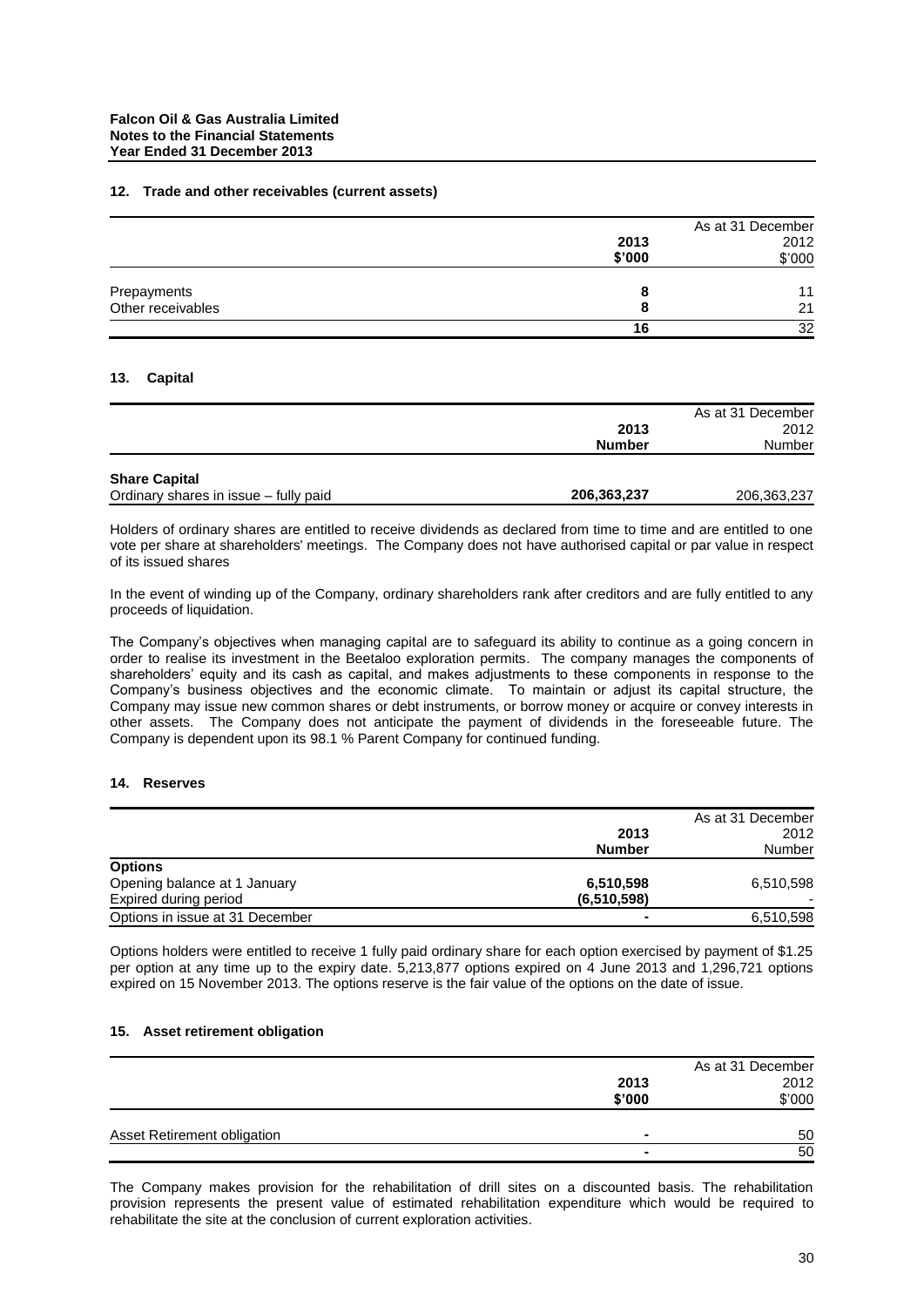## **15. Asset retirement obligation (continued)**

The Shenandoah-1 well, which was tested in November 2011, has been plugged and abandoned. The Company has no asset retirement obligations/ rehabilitations at 31 December 2013.

#### **16. Accounts payable and accrued expenses**

|                |        | As at 31 December |
|----------------|--------|-------------------|
|                | 2013   | 2012              |
|                | \$'000 | \$'000            |
| Trade payables | 207    | 45                |
| Accruals       | 414    | 1,060             |
|                | 621    | ,105              |

#### **17. Related party loans**

| Related party loans - Falcon Oil & Gas Ltd | 12.286<br>12,286 | 9,435<br>9,435    |
|--------------------------------------------|------------------|-------------------|
|                                            |                  |                   |
|                                            | \$'000           | \$'000            |
|                                            | 2013             | 2012              |
|                                            |                  | As at 31 December |

The Company's recent acquisition and exploration expenditure has been primarily funded by way of loan from its parent entity, Falcon Oil & Gas Ltd. This loan is a \$12.5 million facility. The facility carries interest at a rate of Libor + 2% up to a maximum of 7%. On 26 April 2013, the lender, Falcon Oil & Gas Ltd, granted an extension of the loan facility to 30 September 2013. On 9 January 2014, the Loan facility was further extended to 30 June 2014.

#### **18. Overriding Royalty, Beetaloo Basin, Australia**

On 1 November 2013, Falcon Australia announced it had entered into an agreement ("**the CRIAG Agreement**") with CR Innovations AG ("**CRIAG**") to acquire its 4% Overriding Royalty Interest ("**ORRI**") relating to its exploration permits in the Beetaloo Basin. The transaction details were:

- Falcon Australia made an initial payment to CRIAG of \$999,000 on signing the CRIAG Agreement;
- Falcon Australia to make a second payment to CRIAG of \$999,000 to acquire the first 3% (three fourths) of the ORRI upon completion of a farm - out deal in Australia;
- CRIAG has granted Falcon Australia a five year call option to acquire the remaining 1% (one fourth) for \$5 million; and
- All ORRI's acquired under the CRIAG Agreement will be immediately cancelled by Falcon Australia.

On 17 December 2013, Falcon Australia announced it had entered into an agreement with Malcolm John Gerrard, Territory Oil & Gas LLC and Tom Dugan Family Partnership LLC ("**TOG Group**") to acquire up to 7% (seven eighths) of their 8% private ORRI over Falcon Australia's Exploration Permits in the Beetaloo Basin for the following consideration:

- Falcon Australia will make a payment to TOG Group of \$5 million to acquire 5% (five eighths) of their ORRI only on completion of a Beetaloo farm - out transaction;
- TOG Group will grant Falcon Australia a five year call option to acquire a further 2% (two eighths) of their ORRI for a payment of \$15 million;
- All ORRIs acquired under the Agreement will be immediately cancelled by Falcon Australia; and
- TOG Group will retain a 1% ORRI.

Falcon Australia has now completed the two agreements to acquire 8% (eight twelfths) of the privately held ORRI at a total cost of just \$7 million, of which \$6 million is payable only upon completion of a farm – out. In addition, Falcon Australia has secured agreement to acquire a further 3% (three twelfths) based on two five year call options granted to Falcon Australia at a future combined cost of \$20 million leaving only a 1% Royalty in private hands.